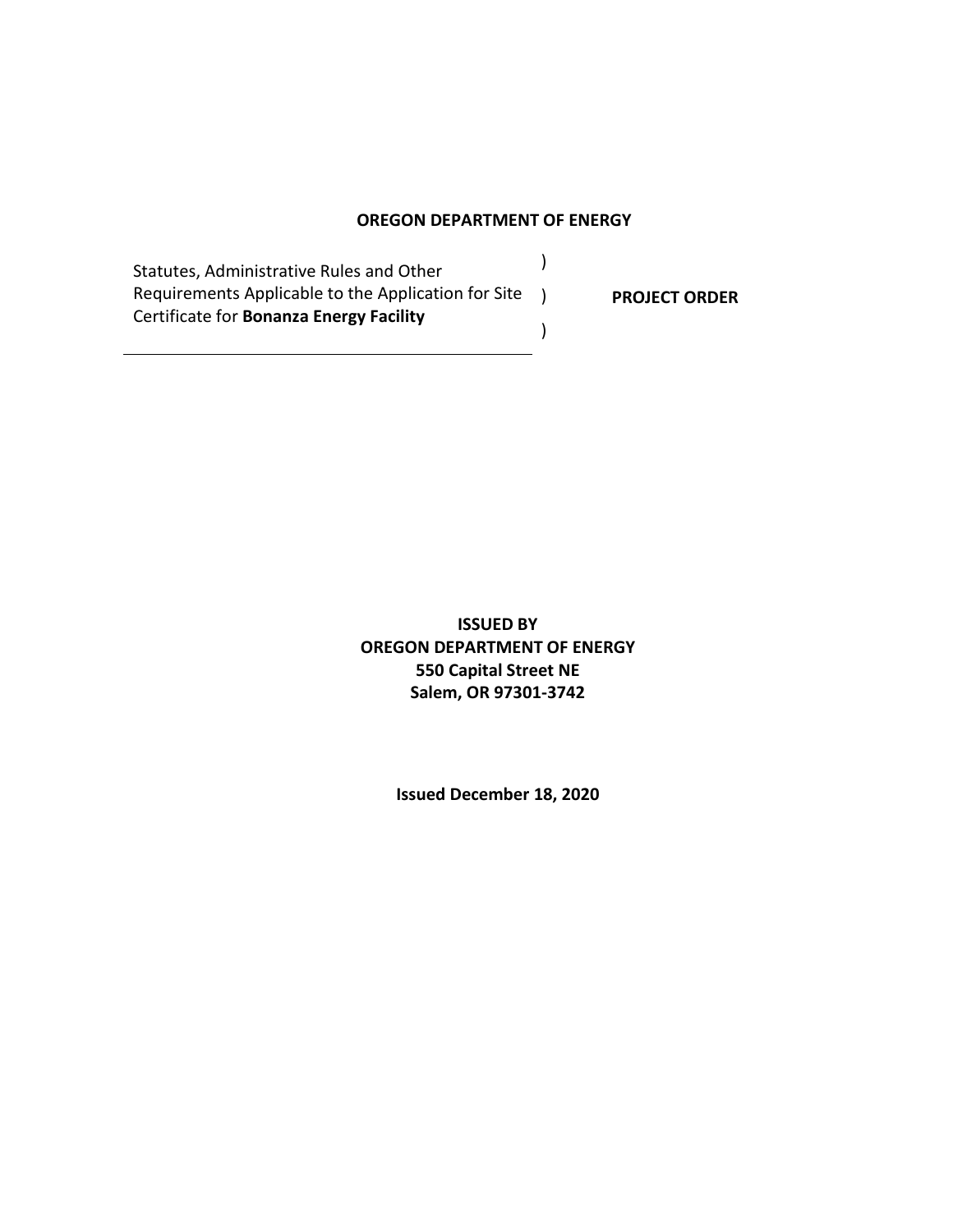| 1        | <b>TABLE OF CONTENTS</b>                                      |  |
|----------|---------------------------------------------------------------|--|
| 2        |                                                               |  |
| 3        |                                                               |  |
| 4        |                                                               |  |
| 5        | (a)                                                           |  |
| 6        | (b)                                                           |  |
| 7        | (c)                                                           |  |
| 8        | (d)                                                           |  |
| 9        | (e)                                                           |  |
| 10       | $\theta$                                                      |  |
| 11       | $\left(g\right)$                                              |  |
| 12       | (h)                                                           |  |
| 13       | (i)                                                           |  |
| 14       | (i)                                                           |  |
| 15       | (k)                                                           |  |
| 16       | (1)                                                           |  |
| 17<br>18 | (m)                                                           |  |
| 19       | (n)<br>$\left( o \right)$                                     |  |
| 20       | (p)                                                           |  |
| 21       | $\left( q\right)$                                             |  |
| 22       | (r)                                                           |  |
| 23       | (s)                                                           |  |
| 24       | (t)                                                           |  |
| 25       | (u)                                                           |  |
| 26       | (v)                                                           |  |
| 27       | (w)                                                           |  |
| 28       | (x)                                                           |  |
| 29       | (v)                                                           |  |
| 30       | (z)                                                           |  |
| 31       |                                                               |  |
| 32       |                                                               |  |
| 33       |                                                               |  |
| 34       |                                                               |  |
| 35       |                                                               |  |
| 36       |                                                               |  |
| 37       |                                                               |  |
| 38       | VII. PROJECT ORDER AMENDMENT AND APPLICATION COMPLETENESS  32 |  |
| 39       |                                                               |  |
| 40       |                                                               |  |
| 41       |                                                               |  |
| 42       |                                                               |  |
| 43       |                                                               |  |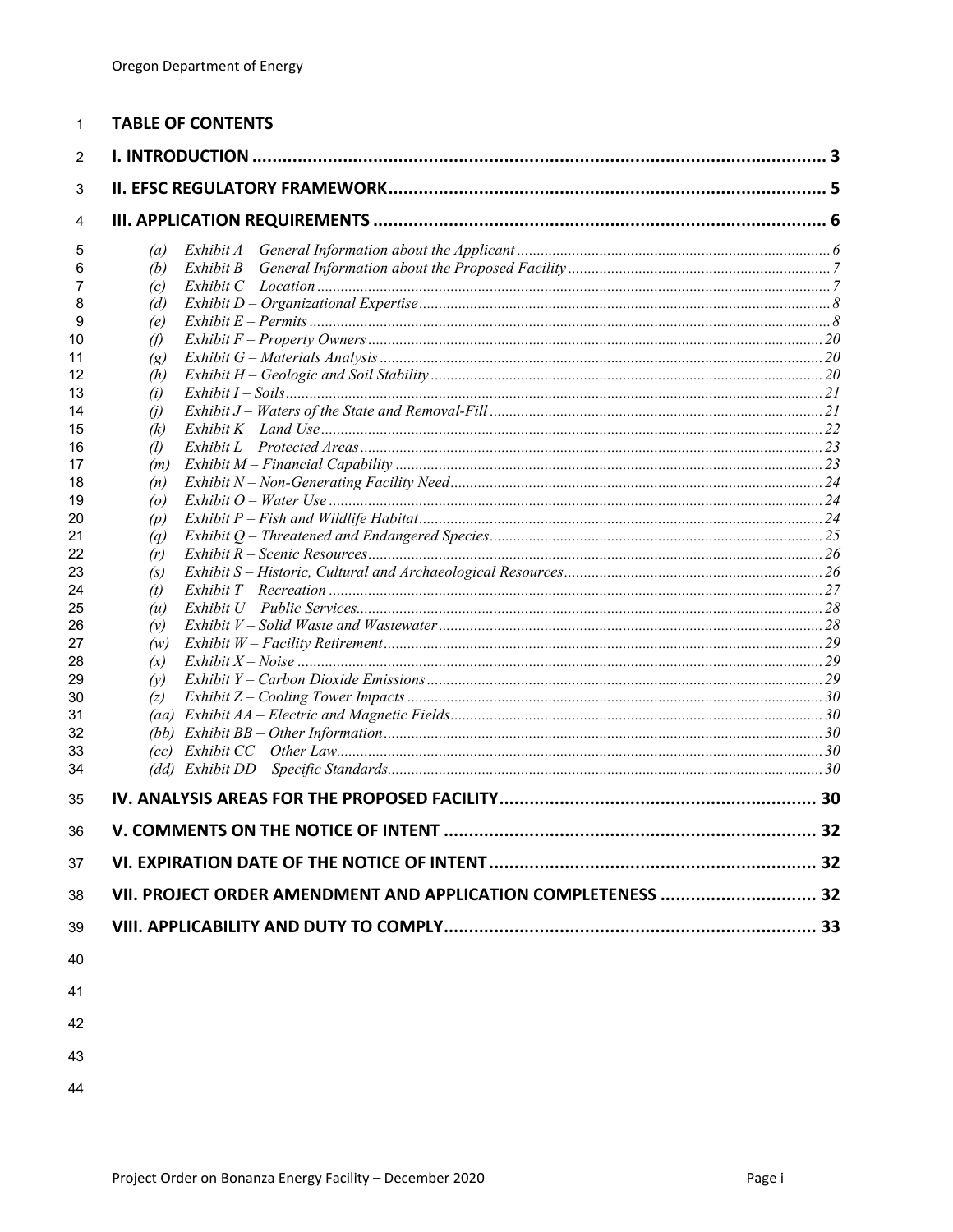# **TABLE OF CONTENTS**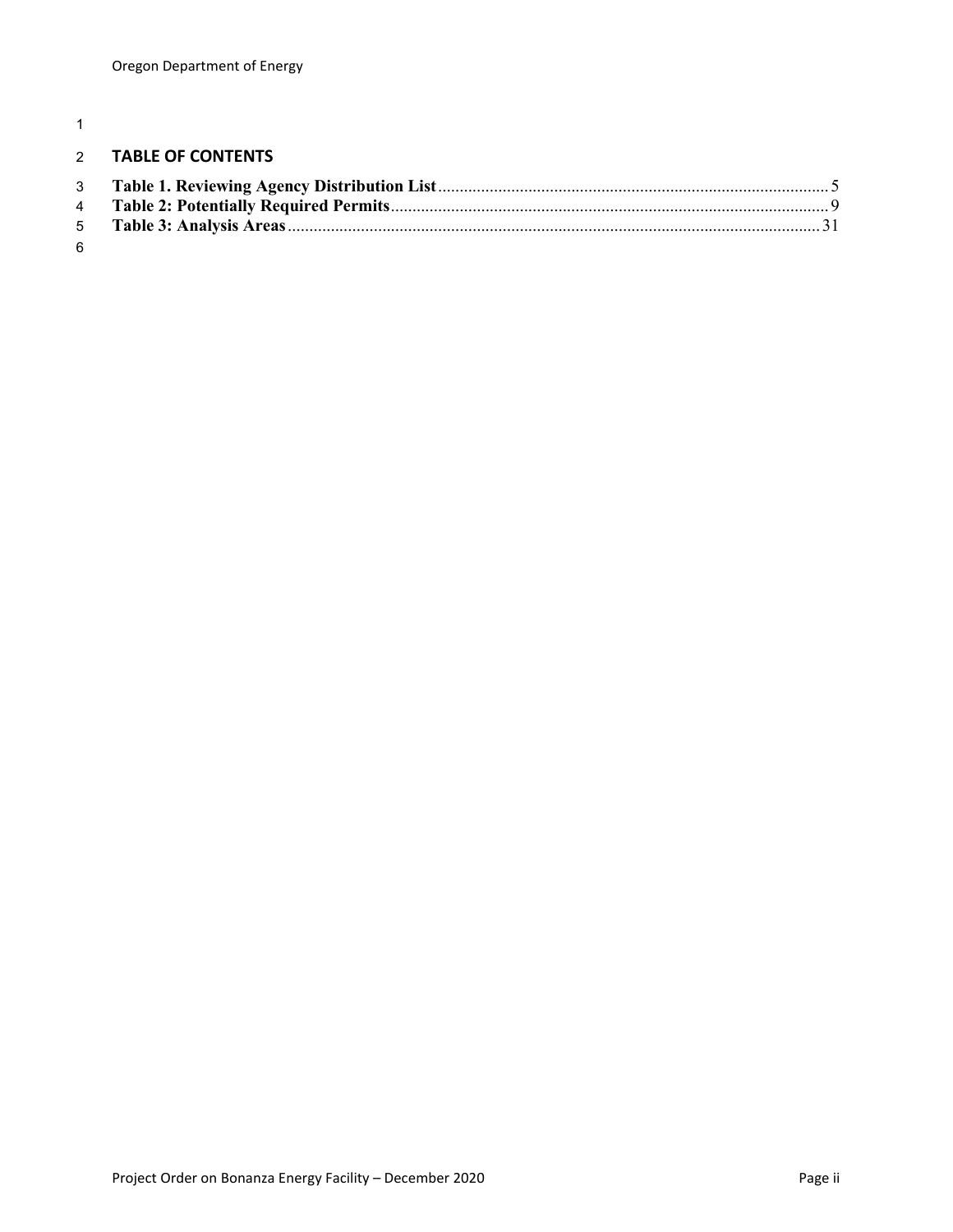# **I. INTRODUCTION**

The Oregon Department of Energy (ODOE or Department) received a Notice of Intent (NOI) on

August 7, 2020 from Hecate Energy Bonanza LLC (applicant), a wholly owned subsidiary of

- Hecate Energy NAF LLC. The NOI was submitted in accordance with OAR 345-020-0006 and
- provides information about the proposed site and characteristics of the Bonanza Energy Facility
- (proposed facility), a proposed solar photovoltaic energy generation facility with a generating
- capacity ranging between 150 and 300 megawatts (MW) (depending on the solar module

technology selected at final design) that would use or occupy up to 2,733 acres of land in Lake

10 Klamath County, Oregon.<sup>1</sup> The proposed facility would be located on both public (federal) and

- private land.
- 
- Following review of an NOI, pursuant to Oregon Revised Statute (ORS) 469.330(3) and OAR 345-
- 015-0160, the Department issues a Project Order to the applicant establishing the statutes,
- administrative rules, Council standards, local ordinances, information and study requirements
- for the application for site certificate (ASC). Accordingly, the Department issues this Project
- Order establishing the requirements for the ASC for the proposed facility. As provided in ORS

469.330(4), this is not a final order and the Department or the Energy Facility Siting Council

- (EFSC or Council) may amend this Project Order at any time.
- 

ORS 469.401(4) provides that a site certificate issued by the Council does not govern certain

matters. The Project Order identifies only those matters that will be included in and governed

by the site certificate, if issued by EFSC, and as applicable to issuance of the site certificate for

the proposed facility pursuant to ORS 469.503(3). Throughout this Project Order, the definitions

in ORS 469.300 and OAR 345-001-0010 apply, except where otherwise stated or where the

- context indicates otherwise.
- 

 As presented in the NOI, the facility is a proposed solar photovoltaic energy generation facility with a generating capacity ranging between 150 and 300 MW. Related or supporting facilities

- include collector lines, power conversion stations (inverters and transformers), an onsite facility
- substation, 500 kilovolt (kV) generation-tie transmission line, point of interconnection,
- operations and maintenance building, service roads and gated access points, access roads, and
- construction areas, as well as an up to 1,100 MW battery storage system. The proposed energy
- facility and its related or supporting facilities are referred to as the proposed facility.
- 

On September 29, 2020, the Department issued public notice of the NOI to the EFSC mailing

- list, adjacent property owners as defined at OAR 345-020-0011(1)(f), and the local newspaper
- *Herald and News*. The public notice included information regarding the proposed facility and

<sup>&</sup>lt;sup>1</sup> Pursuant to ORS 469.300(11)(a)(D), proposed solar photovoltaic energy generation facilities that would use or occupy more than 160 acres of high value farmland, 1,280 acres of predominately cultivated or soil capability class I to IV, or 1,920 acres of "other land" are energy facilities under State jurisdiction, which requires approval and issuance of a site certificate by the Oregon Energy Facility Siting Council prior to construction and operation of the facility.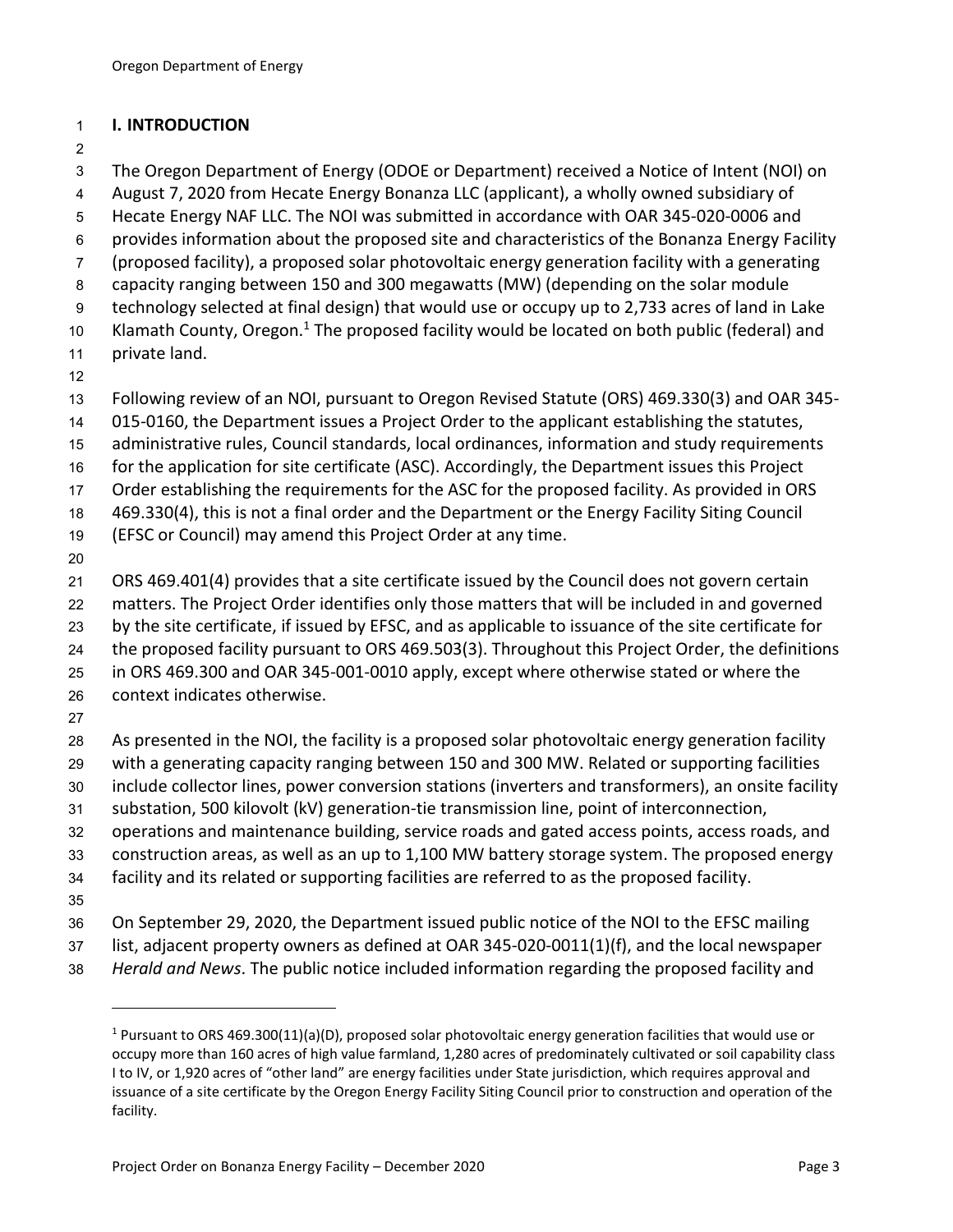- the EFSC review process; announced that a virtual public informational meeting would be held
- on October 13, 2020; and established October 29, 2020 as the public comment deadline for the
- NOI. The Department and applicant held the virtual public informational meeting on October
- 13, 2020. On October 29, 2020, the Department issued public notice of an extension of the
- public comment period to November 30, 2020.
- 
- Pursuant to ORS 469.480(1), the Council must designate as a Special Advisory Group (SAG) the
- governing body of any local government within whose jurisdiction the facility is proposed to be
- located. At the September 25, 2020 EFSC meeting, the Council appointed the Klamath County
- 10 Board of Commissioners as the SAG.
- 
- In compliance with OAR 345-021-0050(1), ODOE prepared a memorandum to reviewing
- agencies, Tribal Governments, and the SAG, and compiled a distribution list, including all
- reviewing agencies identified and defined in OAR 345-001-0010(52). In accordance with ORS
- 469.350(2) and OAR 345-020-0040, on September 29, 2020 ODOE sent the memorandum and a
- hyperlink for electronic access to the NOI to each of the reviewing agencies, Tribal
- Governments and SAG, as presented in Table 1 below. The Department initially requested
- 18 comments from reviewing agencies on or before October 29, 2020, but on October 29<sup>th</sup> notified
- reviewing agencies and the SAG that the comment period was extended to November 30, 2020.
- 
- As discussed in Section V. *Comments on the Notice of Intent*, and in accordance with OAR 345-
- 015-0140, the Department sent the applicant a copy of each comment letter received for their
- review and consideration in preparing the application for site certificate.

<sup>&</sup>lt;sup>2</sup> Pursuant to ORS 469.480, the governing body of a local government within whose jurisdiction the facility is proposed to be located shall be designated by EFSC as a "special advisory group."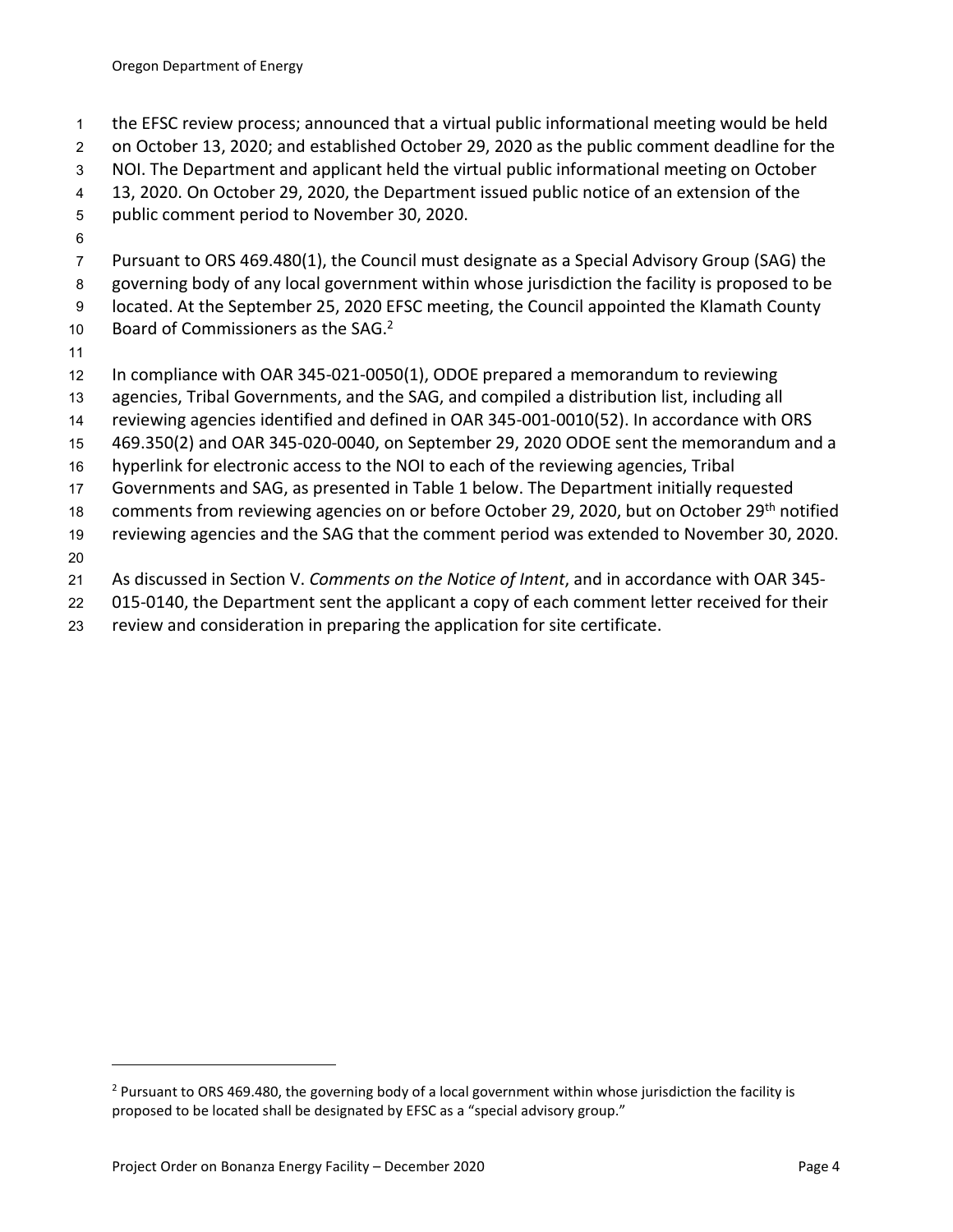| ٠<br>×. |
|---------|
|         |
|         |
|         |

| <b>Federal Agencies</b>                                  |                                                         |  |  |  |  |
|----------------------------------------------------------|---------------------------------------------------------|--|--|--|--|
| <b>Bureau of Land Management</b><br>$\bullet$            | U.S. Bureau of Reclamation                              |  |  |  |  |
| U.S. Forest Service                                      | U.S. Army Corps of Engineers                            |  |  |  |  |
| <b>State Agencies</b>                                    |                                                         |  |  |  |  |
| Oregon Department of Transportation                      | Oregon Department of Forestry                           |  |  |  |  |
| Oregon Department of Agriculture                         | Oregon Public Utilities Commission                      |  |  |  |  |
| Oregon Department of Fish and Wildlife                   | Oregon Water Resources Department                       |  |  |  |  |
| Oregon Department of Geology and                         | Department of Land Conservation and                     |  |  |  |  |
| <b>Mineral Industries</b>                                | Development                                             |  |  |  |  |
| Oregon Department of Aviation                            | <b>Office of State Fire Marshal</b>                     |  |  |  |  |
| Oregon Department of State Lands                         | Oregon State Historic Preservation Office               |  |  |  |  |
| Oregon Department of Environmental                       |                                                         |  |  |  |  |
| Quality                                                  |                                                         |  |  |  |  |
| <b>Native American Tribes</b>                            |                                                         |  |  |  |  |
| <b>Klamath Tribes</b>                                    | <b>Confederated Tribes of Warm Springs</b><br>$\bullet$ |  |  |  |  |
| <b>Burns Paiute Tribe</b>                                | Cow Creek Band of Umpqua Tribe of                       |  |  |  |  |
|                                                          | Indians                                                 |  |  |  |  |
| <b>Special Advisory Group</b>                            |                                                         |  |  |  |  |
| Klamath County Board of Commissioners<br>$\bullet$       |                                                         |  |  |  |  |
| <b>Other Reviewing Agencies</b>                          |                                                         |  |  |  |  |
| Northwest Power Planning Council                         | Klamath County Planning Department<br>$\bullet$         |  |  |  |  |
| City of Klamath Falls                                    |                                                         |  |  |  |  |
| Local Jurisdictions within 10 miles of the Site Boundary |                                                         |  |  |  |  |
| Town of Bonanza                                          | City of Malin                                           |  |  |  |  |

#### 1 **Table 1. Reviewing Agency Distribution List**

2

# 3 **II. EFSC REGULATORY FRAMEWORK**

4

 Issuance of a site certificate is governed by the statutory requirements in ORS 469.300 *et seq.* and administrative rules in OAR Chapter 345. The following divisions of OAR Chapter 345 include rules related to ASC requirements, EFSC review of an ASC, and construction and operation of an approved facility:

9

10 **OAR Chapter 345, Division 21** (Site Certificate Application Requirements) includes the 11 primary site certificate application requirements (see Section III*. Application*  12 *Requirements* of this Project Order).

 **OAR Chapter 345, Division 22** (Council Standards for Siting Facilities) includes most of the regulatory standards by which the EFSC must evaluate the proposed facility. In addressing each of the Division 21 application requirements, the applicant shall refer to the Division 22 standard to which the requirement relates to ensure the ASC is responsive to the standards by which the Council must evaluate it.

19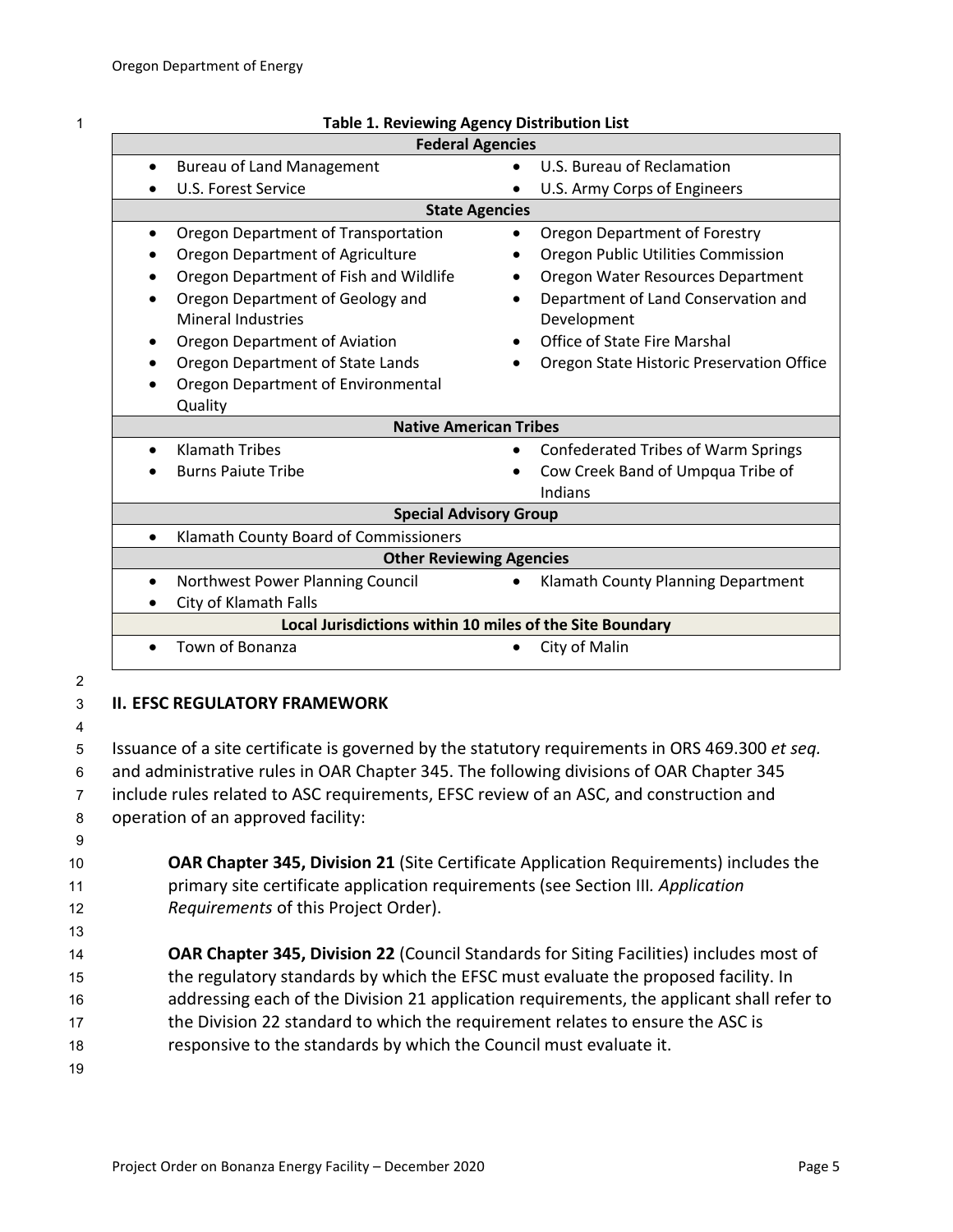**OAR Chapter 345, Division 24** (Specific Standards for Siting Facilities) includes additional standards for specific types of EFSC applications. In addressing the Division 21 application requirements, the ASC shall refer to the Division 24 standards that apply to the proposed facility to ensure the ASC is responsive to these standards. The Division 24 standard that applies to the proposed facility is OAR 345-024-0090, Siting Standards for Transmission Lines.

 **OAR Chapter 345, Division 25** (Site Certificate Conditions) includes the mandatory conditions that EFSC must apply to all site certificates, as well as applicable site-specific and monitoring conditions. Note that per the mandatory condition included at OAR 345- 025-0006(10), the Council will include as conditions in the site certificate, if issued, all representations of mitigation made in the ASC and supporting record that the Council deems to be binding commitments made by the applicant.

 **OAR Chapter 345, Division 26** (Construction and Operation Rules for Facilities) includes the compliance plan requirements that will apply if the Council issues a site certificate for the proposed facility. In addressing the Division 21 application requirements, the applicant shall refer to the compliance plan requirements, described in OAR 345-026- 0048, and reporting requirements, described in OAR 345-026-0080. Note that, if a site certificate is issued, the certificate holder must also comply with additional construction- and operation-related regulations that may apply to the proposed facility but that may not be covered by the site certificate, per ORS 469.401(4).

# **III. APPLICATION REQUIREMENTS**

 The applicant must submit information required under OAR 345-021-0000, including, for all state and local government agency permit approvals that the applicant proposes to be included in and governed by the site certificate, the submittal of information that would otherwise be required by the state or local government agency in an application for such permit, license or certificate [OAR 345-021-0000(6)]. The applicant shall also submit copies of the applications for federally-delegated permits that are needed for construction or operation of the proposed facility [OAR 345-021-0000(7)]. OAR 345-021-0010(1) identifies the required contents of an 33 ASC. Each of the paragraphs below indicates which provision(s) of OAR 345-021-0010(1)(a) – (dd) apply to the proposed facility. The ASC shall also include the information described in OAR 345-021-0010(3).

# **(a) Exhibit A – General Information about the Applicant**

**Applicable Paragraphs:** All paragraphs apply except (C), (E), (F), and (G)

**Related Council and Other Standards:** General Standard of Review [OAR 345-022-0000]

 **Discussion:** Note that paragraph (B) calls for a list of "participating persons, other than

individuals." Please note the definition of "Person" in ORS 469.300(21): "Person" means an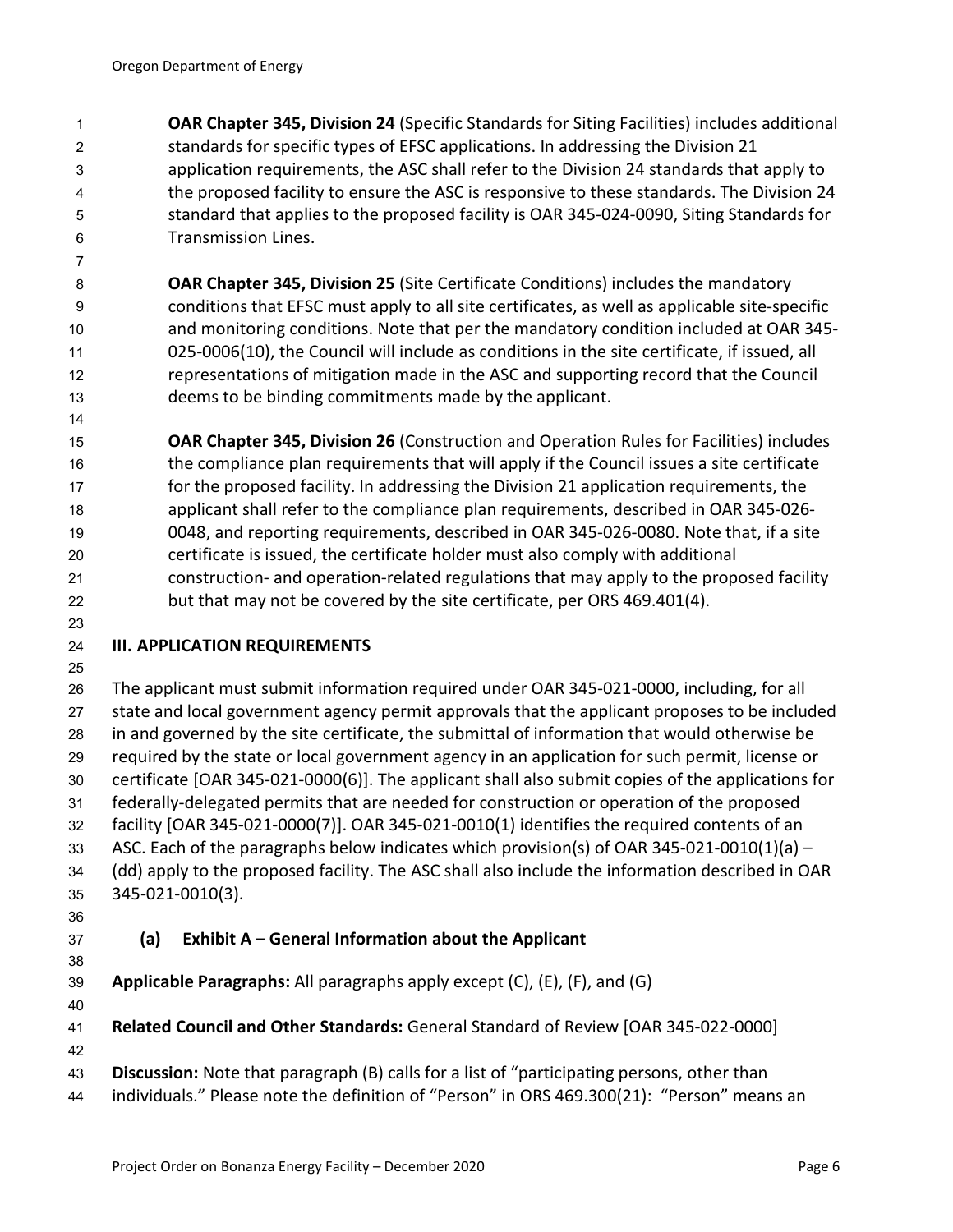individual, partnership, joint venture, private or public corporation, association, firm, public service company, political subdivision, municipal corporation, government agency, people's utility district, or any other entity, public or private, however organized. Please also note that the applicant is required to notify the Department of any change in the identity or ownership of the applicant prior to the change. This notification requirement continues to apply until the Council issues a final order on the ASC.

# **(b) Exhibit B – General Information about the Proposed Facility**

 **Applicable Paragraphs:** All paragraphs apply except (A)(vi), (A)(vii), (A)(viii), and (E)(iv). Paragraph (D) only applies if the proposed transmission line meets the definition of an energy facility at ORS 469.300(11)(a)(C).

 **Related Council and Other Standards:** General Standard of Review [OAR 345-022-0000] 

 **Discussion:** The description of the proposed facility in the ASC will form the basis for the description of the facility in the site certificate. The applicant would be required to build the facility "substantially as described" in the site certificate, if approved and issued by Council (OAR 345-025-0006(3)(a)). The description should include details of facility construction, including primary activities and any phasing (if the applicant proposes to pursue or reserve the option of a phased construction approach); and details of routine operations and maintenance activities. The ASC shall also describe all related or supporting facilities, including any structure constructed or substantially modified solely to serve the proposed facility. If the applicant requests Council review and approval of flexibility to site proposed facility components anywhere within the site boundary, the applicant must evaluate impacts of siting facility components anywhere within the entirety of the site boundary (i.e., desktop and field surveys must include the entire site boundary area; impact assessment must be based on maximum

- impact facility layout option within the site boundary).
- 

# **(c) Exhibit C – Location**

**Applicable Paragraphs:** All paragraphs apply.

**Related Council and Other Standards:** General Standard of Review [OAR 345-022-0000]

**Discussion:** Maps shall indicate the "site boundary" as defined in OAR 345-001-0010(54),

including any proposed transmission line routes and corridors for which the applicant seeks

Council approval. If the applicant seeks flexibility to site facility components anywhere within

the site boundary, please identify in maps and include an evaluation to support the facility

 "micrositing area," to be consistent with the intent of a "micrositing corridor" (OAR 345-001- 0010(32)). Maps shall provide enough information for property owners potentially affected by

the proposed facility to determine whether their property is within or adjacent to property on

which the site boundary is located. Major roads shall be accurately named. The Department

notes that the applicant has already shared GIS data showing the site boundary for the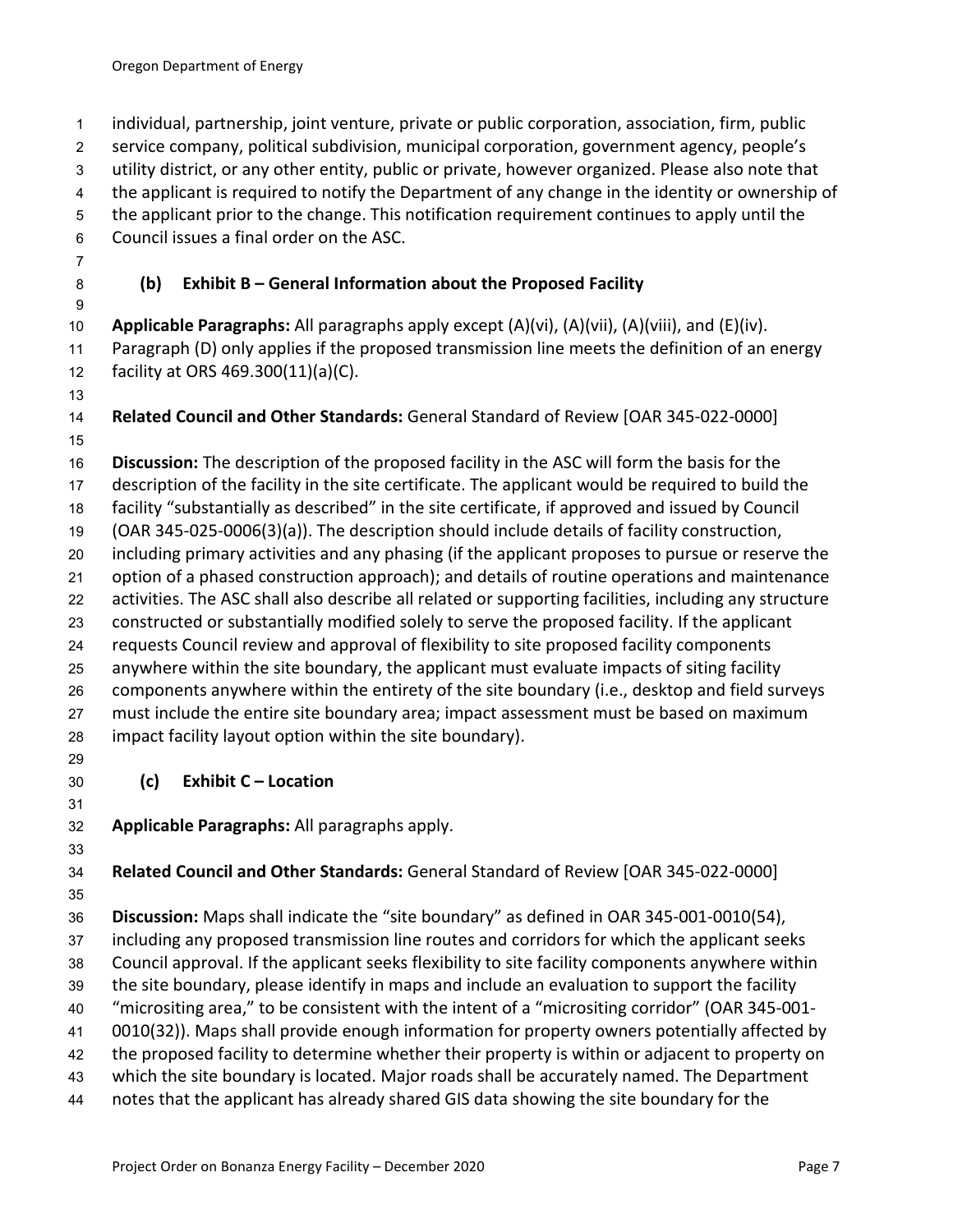proposed facility. The Department requests GIS data showing the proposed facility layout and micrositing corridors (if any), as well as an updated site boundary shapefile if any changes to the site boundary have occurred between the NOI and the submittal of the preliminary ASC (pASC).

# **(d) Exhibit D – Organizational Expertise**

**Applicable Paragraphs:** All paragraphs apply.

**Related Council and Other Standards:** Organizational Expertise [OAR 345-022-0010]

 **Discussion:** The Council's review for the Organizational Expertise standard includes the applicant's ability to construct, operate, and retire the proposed facility in compliance with Council standards and conditions of the site certificate; and, in a manner that protects public health and safety. Please address safety programs or plans developed by the applicant for wildfire response at the site, and potential safety risks from operation of the battery energy storage system (thermal runaway events, etc.) and fire control systems that would minimize and control such risk. Please note that Exhibit D requires that if the applicant relies upon mitigation to meet any applicable Council standard, that the applicant provide evidence (i.e., detailed description of mitigation projects) that it can successfully complete such proposed mitigation.

# **(e) Exhibit E – Permits**

**Applicable Paragraphs:** All paragraphs apply.

 **Related Council and Other Standards:** General Standard of Review [OAR 345-022-0000] 

 **Discussion:** Exhibit E shall describe and discuss all permits that the applicant proposes to be included in and governed by the site certificate, as well as state and local permits that are related to the siting, construction, or operation of the proposed facility but are proposed by the applicant to not be included in and governed by the site certificate. Exhibit E shall also describe required federal and federally-delegated permits. For federally-delegated permits needed for construction or operation, the applicant must submit a copy of the permit application to the Department, as required under OAR 345-021-0010(1)(e)(F)(ii). Although the Council does not have jurisdiction over federally-delegated permits, the Council

- may rely on the determinations of compliance and the conditions in federally-delegated permits in evaluating the application for compliance with Council standards.
- 
- Table 2 lists permits that may be required for the facility. Please see the discussion that follows this table for additional information.
- 
-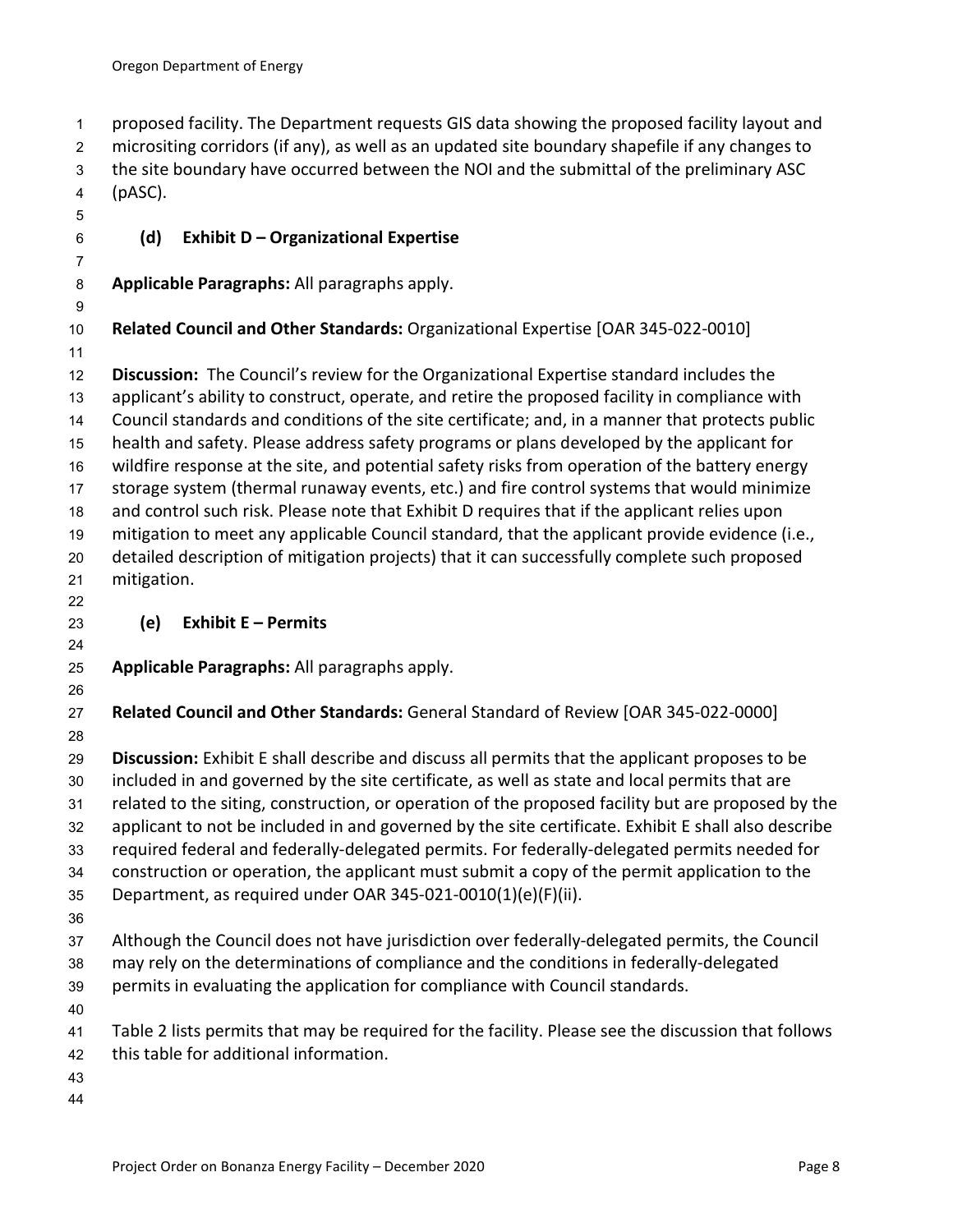| <b>Permit Name/Description</b>       | <b>EFSC</b><br><b>Jurisdictional</b> | <b>Federally Delegated</b><br>- Information<br>required for<br><b>Completeness</b><br><b>Determination Only</b> | <b>Not EFSC Jurisdictional Per</b><br>ORS 469.401(4) - Information<br>about Permit Necessary for<br><b>Information Purposes Only Per</b><br>OAR 345-021-<br>0010(1)(e)(A)&(B) |
|--------------------------------------|--------------------------------------|-----------------------------------------------------------------------------------------------------------------|-------------------------------------------------------------------------------------------------------------------------------------------------------------------------------|
| Oregon DEQ Basic Air                 |                                      |                                                                                                                 |                                                                                                                                                                               |
| <b>Contaminant Discharge</b>         |                                      | $X^1$                                                                                                           |                                                                                                                                                                               |
| Permit                               |                                      |                                                                                                                 |                                                                                                                                                                               |
| Oregon DEQ National                  |                                      |                                                                                                                 |                                                                                                                                                                               |
| <b>Pollution Discharge</b>           |                                      |                                                                                                                 |                                                                                                                                                                               |
| <b>Elimination System</b>            |                                      | $X^1$                                                                                                           |                                                                                                                                                                               |
| <b>Construction Storm Water</b>      |                                      |                                                                                                                 |                                                                                                                                                                               |
| 1200-C permit                        |                                      |                                                                                                                 |                                                                                                                                                                               |
| Oregon DEQ NPDES Storm               |                                      |                                                                                                                 |                                                                                                                                                                               |
| Water and Mine                       |                                      | $\mathsf{X}^1$                                                                                                  |                                                                                                                                                                               |
| Dewatering Discharge                 |                                      |                                                                                                                 |                                                                                                                                                                               |
| 1200-A permit                        |                                      |                                                                                                                 |                                                                                                                                                                               |
| Oregon DEQ Clean Water               |                                      |                                                                                                                 |                                                                                                                                                                               |
| Act Section 401 Water                |                                      |                                                                                                                 |                                                                                                                                                                               |
| Quality Certification <sup>3</sup>   |                                      |                                                                                                                 |                                                                                                                                                                               |
| Fish Passage Plan Approval           | Χ                                    |                                                                                                                 |                                                                                                                                                                               |
| Removal-Fill Permit                  | X                                    |                                                                                                                 |                                                                                                                                                                               |
| Onsite Sewage Disposal               |                                      |                                                                                                                 |                                                                                                                                                                               |
| Construction-Installation            | $X^1$                                |                                                                                                                 |                                                                                                                                                                               |
| Permit                               |                                      |                                                                                                                 |                                                                                                                                                                               |
| <b>Water Pollution Control</b>       |                                      |                                                                                                                 |                                                                                                                                                                               |
| Facilities (WPCF) General            | $X^1$                                |                                                                                                                 |                                                                                                                                                                               |
| Permit 1000                          |                                      |                                                                                                                 |                                                                                                                                                                               |
| <b>WPCF General Permit</b>           | $X^2$                                |                                                                                                                 |                                                                                                                                                                               |
| $1700 - B^2$                         |                                      |                                                                                                                 |                                                                                                                                                                               |
| <b>Ground Water Permit</b>           | X                                    |                                                                                                                 |                                                                                                                                                                               |
| Surface Water Permit                 | Χ                                    |                                                                                                                 |                                                                                                                                                                               |
| Water Right Transfer                 | X                                    |                                                                                                                 |                                                                                                                                                                               |
| <b>Limited License</b>               | X                                    |                                                                                                                 |                                                                                                                                                                               |
| <b>ODOT Oversize Load</b>            |                                      |                                                                                                                 |                                                                                                                                                                               |
| Movement Permit/Load<br>Registration |                                      |                                                                                                                 | X                                                                                                                                                                             |
| <b>ODOT Access Management</b>        |                                      |                                                                                                                 |                                                                                                                                                                               |
| Permit                               |                                      |                                                                                                                 | X                                                                                                                                                                             |

# **Table 2: Potentially Required Permits**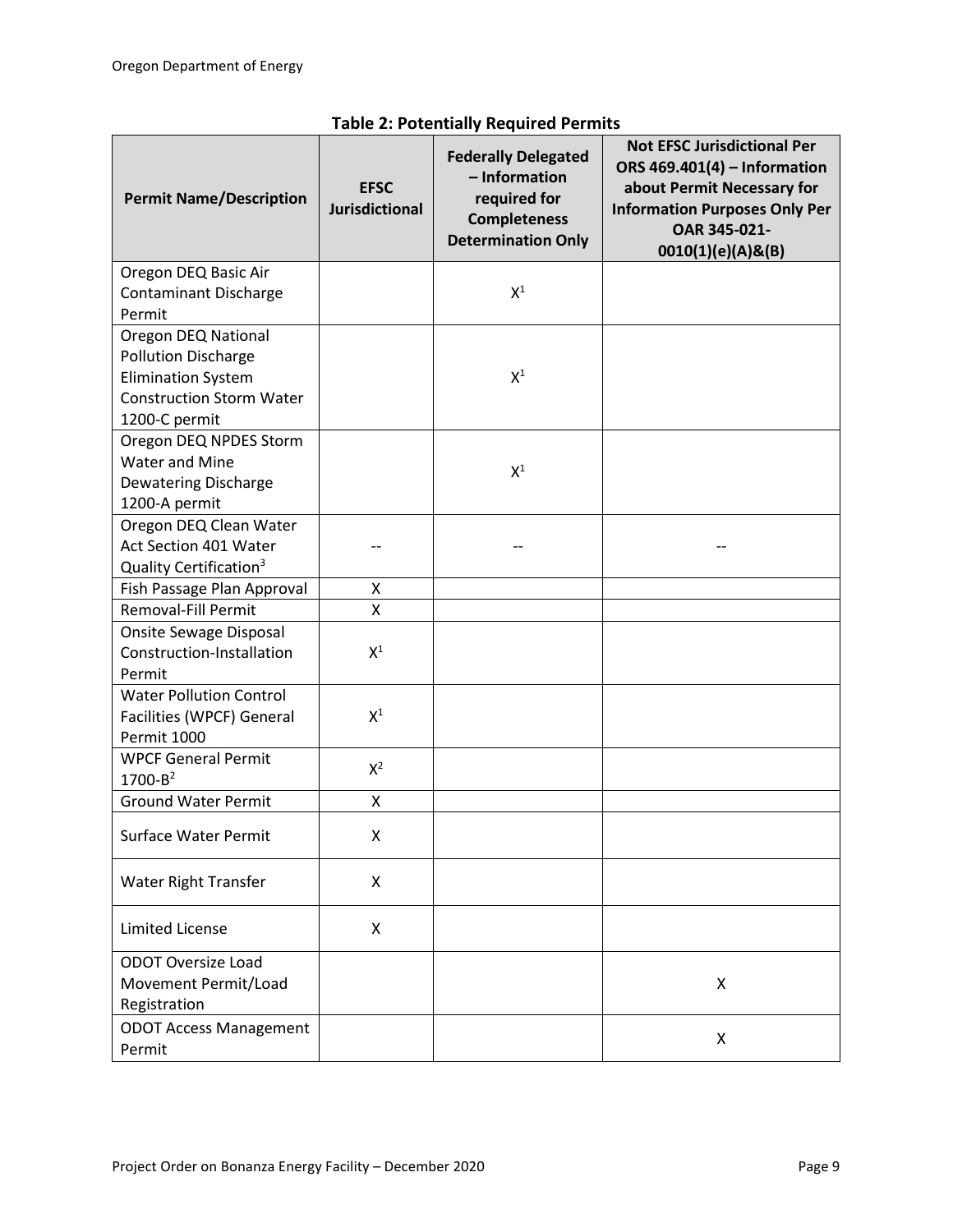| <b>Permit Name/Description</b>                                         | <b>EFSC</b><br><b>Jurisdictional</b> | <b>Federally Delegated</b><br>- Information<br>required for<br><b>Completeness</b><br><b>Determination Only</b> | <b>Not EFSC Jurisdictional Per</b><br>ORS 469.401(4) - Information<br>about Permit Necessary for<br><b>Information Purposes Only Per</b><br>OAR 345-021-<br>0010(1)(e)(A)&(B) |
|------------------------------------------------------------------------|--------------------------------------|-----------------------------------------------------------------------------------------------------------------|-------------------------------------------------------------------------------------------------------------------------------------------------------------------------------|
| ODOT Permit to Occupy or<br>Perform Operations Upon                    |                                      |                                                                                                                 | X                                                                                                                                                                             |
| a State Highway                                                        |                                      |                                                                                                                 |                                                                                                                                                                               |
| SHPO Archaeological<br>Permit                                          |                                      |                                                                                                                 | X                                                                                                                                                                             |
| Klamath County<br><b>Conditional Use Permit</b>                        | X                                    |                                                                                                                 |                                                                                                                                                                               |
| Klamath County Driveway<br>and Road Approach Permit                    |                                      |                                                                                                                 | X                                                                                                                                                                             |
| Klamath County Right-of-<br>Way Permit                                 |                                      |                                                                                                                 | X                                                                                                                                                                             |
| <b>Klamath County Building</b><br>Permit                               |                                      |                                                                                                                 | X                                                                                                                                                                             |
| $1$ Unless obtained by third-party: see Third-Party Permits discussion |                                      |                                                                                                                 |                                                                                                                                                                               |

# **Table 2: Potentially Required Permits**

<sup>1</sup> Unless obtained by third-party; see Third-Party Permits discussion.

<sup>2</sup> Currently expired; please see the following discussion.

<sup>3</sup> State permit that would not be included in or governed by the site certificate. Please see the following discussion.

1 2

# 3 **Federal Approvals**

4

5 Tax lot data for those properties within 500 feet of the property which is the subject of the

6 application indicate that that the facility crosses land owned by the United States of America.

7 The Klamath County Assessor data set does not specify which branch of government owns the

8 "United States" properties. Klamath County indicated that notification to United States

9 properties typically is directed to Bureau of Land Management (BLM), U.S. Forest Service

10 (USFS), Bureau of Reclamation (BOR), and U.S. Army Corps of Engineers (USACE).

11 BLM, BOR, and USACE each submitted comments on the NOI indicating that one or more

12 federal approvals may be required from these agencies. In addition, the Oregon Department of

13 Aviation (ODA) commented on the NOI that the facility may require airspace analysis by the

14 FAA (as well as ODA). The U.S. Navy commented on the NOI that the proposed facility may need

15 to be evaluated against military utilized airspace.

16

17 This is not intended to be a comprehensive list of federal agencies or a complete list of

18 necessary federal approvals. The applicant must meet all applicable federal requirements.

19 Federal approvals are not included in or governed by an EFSC site certificate.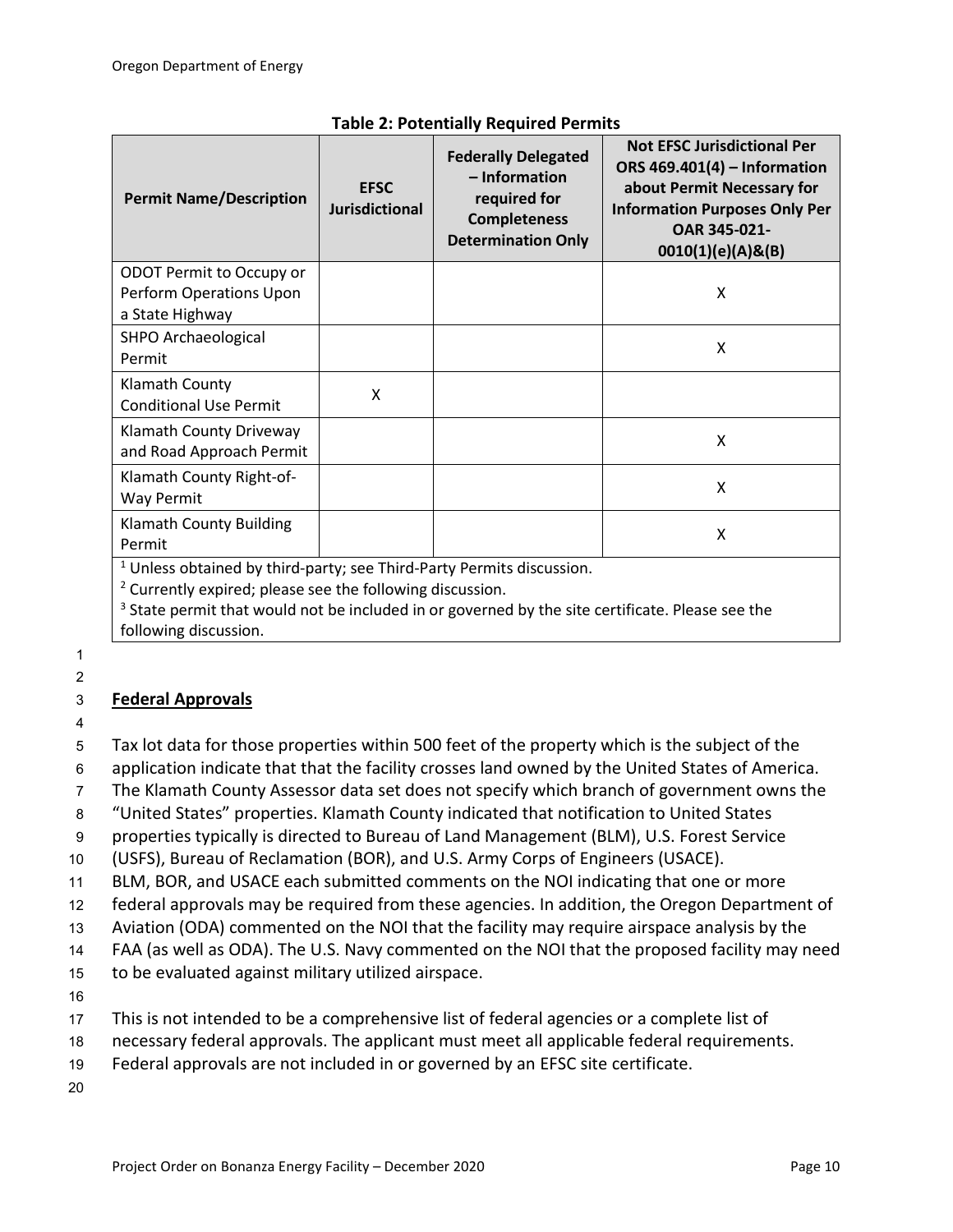| <b>Federally-delegated Permits</b>                                                                                                                                                                                                                                                                                                                                                                                                                                                                                                                                                                                                                                                                                                                                                                                                                                    |
|-----------------------------------------------------------------------------------------------------------------------------------------------------------------------------------------------------------------------------------------------------------------------------------------------------------------------------------------------------------------------------------------------------------------------------------------------------------------------------------------------------------------------------------------------------------------------------------------------------------------------------------------------------------------------------------------------------------------------------------------------------------------------------------------------------------------------------------------------------------------------|
| Oregon Department of Environmental Quality - Air Quality Division                                                                                                                                                                                                                                                                                                                                                                                                                                                                                                                                                                                                                                                                                                                                                                                                     |
| <b>Statute and Rule References</b>                                                                                                                                                                                                                                                                                                                                                                                                                                                                                                                                                                                                                                                                                                                                                                                                                                    |
| OAR Chapter 340, Division 216<br>$\bullet$                                                                                                                                                                                                                                                                                                                                                                                                                                                                                                                                                                                                                                                                                                                                                                                                                            |
| <b>Permits</b>                                                                                                                                                                                                                                                                                                                                                                                                                                                                                                                                                                                                                                                                                                                                                                                                                                                        |
| Basic Air Contaminant Discharge Permit (ACDP)<br>٠                                                                                                                                                                                                                                                                                                                                                                                                                                                                                                                                                                                                                                                                                                                                                                                                                    |
| Information needed for completeness (unless obtained by third-party; see Third-<br>$\circ$<br>Party Permits discussion) but not EFSC jurisdictional                                                                                                                                                                                                                                                                                                                                                                                                                                                                                                                                                                                                                                                                                                                   |
| <b>Discussion</b>                                                                                                                                                                                                                                                                                                                                                                                                                                                                                                                                                                                                                                                                                                                                                                                                                                                     |
| The United States Environmental Protection Agency (EPA) has delegated authority to the<br>Oregon Department of Environmental Quality (DEQ) to administer air quality under the Clean<br>Air Act. As described in the August 2020 NOI, a mobile concrete batch plant may be utilized<br>during proposed facility construction, with permits obtained by the batch plant owner or the<br>applicant's third-party contractor. The mobile concrete batch plant would require a Basic Air<br>Contaminant Discharge Permit (ACDP). A Basic ACDP authorizes operation of a concrete<br>manufacturing plant that produces more than 5,000 but less than 25,000 cubic yards per year<br>output. ACDPs for mobile, temporary concrete batch plants are associated with the equipment<br>itself. The requirements of OAR 345-021-0000(6) would apply to this federally-delegated |
| permit. If the applicant's third-party contractor would instead obtain the ACDP, the<br>requirements described in the Third-Party Permits section below would apply.<br>Oregon Department of Environmental Quality - Water Quality Division                                                                                                                                                                                                                                                                                                                                                                                                                                                                                                                                                                                                                           |
| <b>Statute and Rule References</b>                                                                                                                                                                                                                                                                                                                                                                                                                                                                                                                                                                                                                                                                                                                                                                                                                                    |
| ORS Chapter 468B (Water Quality)                                                                                                                                                                                                                                                                                                                                                                                                                                                                                                                                                                                                                                                                                                                                                                                                                                      |
| OAR Chapter 340, Division 45 (Regulations Pertaining To NPDES and WPCF Permits)                                                                                                                                                                                                                                                                                                                                                                                                                                                                                                                                                                                                                                                                                                                                                                                       |
| <b>Permits</b>                                                                                                                                                                                                                                                                                                                                                                                                                                                                                                                                                                                                                                                                                                                                                                                                                                                        |
| National Pollution Discharge Elimination System (NPDES) Construction Storm Water<br>1200-C permit                                                                                                                                                                                                                                                                                                                                                                                                                                                                                                                                                                                                                                                                                                                                                                     |
| Information needed for completeness (unless obtained by third-party; see Third-<br>$\circ$<br>Party Permits discussion) but not EFSC-jurisdictional                                                                                                                                                                                                                                                                                                                                                                                                                                                                                                                                                                                                                                                                                                                   |
| NPDES Storm Water and Mine Dewatering Discharge 1200-A permit                                                                                                                                                                                                                                                                                                                                                                                                                                                                                                                                                                                                                                                                                                                                                                                                         |
| Information needed for completeness (unless obtained by third-party; see Third-<br>$\circ$<br>Party Permits discussion) but not EFSC-jurisdictional                                                                                                                                                                                                                                                                                                                                                                                                                                                                                                                                                                                                                                                                                                                   |
| <b>Discussion</b>                                                                                                                                                                                                                                                                                                                                                                                                                                                                                                                                                                                                                                                                                                                                                                                                                                                     |
| The EPA has delegated authority to DEQ to issue NPDES Storm Water Discharge permits for                                                                                                                                                                                                                                                                                                                                                                                                                                                                                                                                                                                                                                                                                                                                                                               |

construction and operation activities. Based upon the information in the NOI, a NPDES 1200-C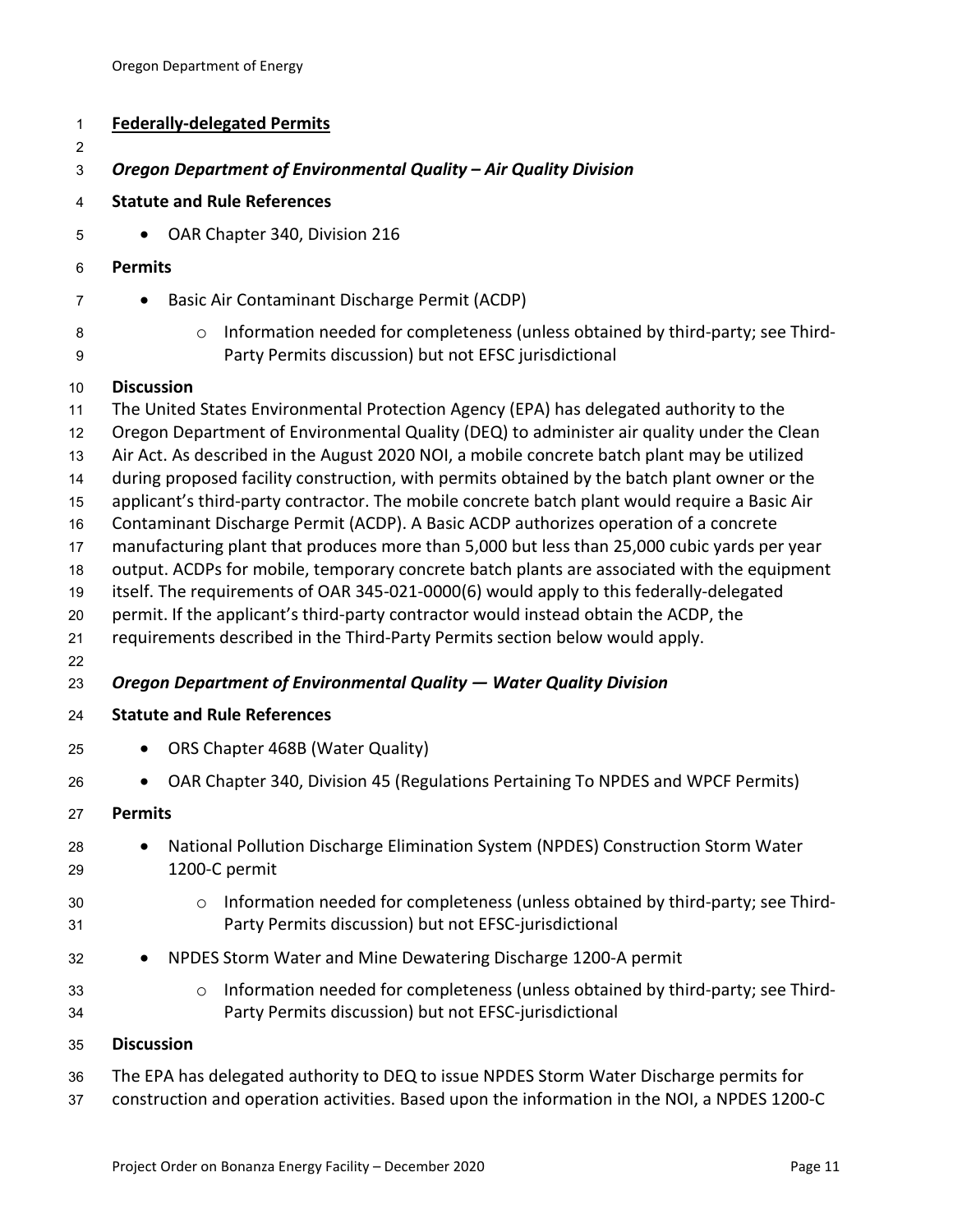- permit would be required for facility construction. In accordance with OAR 345-021-0000(6),
- the applicant must submit to the Department one copy of all applications for federally-
- delegated permits (including the NPDES permit), or provide a schedule of the date by which the
- applicant intends to submit the application. Note that the Department will not be able to find
- the application for site certificate complete before receiving a copy of the NPDES permit
- application and a letter or other indication from the DEQ. The DEQ response must state that the
- agency has received a permit application from the applicant and provide an estimated date
- when the agency will complete its review and issue a permit decision. The applicant may
- incorporate this information into Exhibit I (Soils) or Exhibit BB (Other Information) of the ASC.
- 
- Disposal of concrete batch plant wash water (if a temporary batch plant is necessary) would
- require either an NPDES 1200-A permit or a WPCF General Permit 1000. If the batch plant was
- to discharge stormwater from a point source to surface water or to a conveyance system that
- discharges to surface water, the plant would require an NPDES 1200-A permit. The
- requirements of OAR 345-021-0000(6) (described in the preceding paragraph) would apply to
- the NPDES 1200-A permit. If the applicant's third-party contractor would instead obtain the
- NPDES 1200-A permit, the requirements described in the Third-Party Permits section below
- would apply. Alternatively, if the batch plant would be located within a construction staging
- yard for which the applicant would seek coverage under an NPDES 1200-C permit described
- above, the applicant may seek coverage for the batch plant under the same NPDES 1200-C
- permit.
- If the batch plant would not discharge to surface waters, a WPCF General Permit 1000 would
- instead be required to dispose of process wastewater and stormwater by recirculation,
- evaporation, and/or controlled seepage (see the State Permits discussion below).
- 

# **State Permits**

- 
- *Oregon Department of Fish and Wildlife*
- **Statute and Rule References**
- ORS 509.580 through 509.910
- OAR 635, Division 412 (related to Fish Passage)
- **Permit**
- Fish Passage Plan Approval
- o EFSC jurisdictional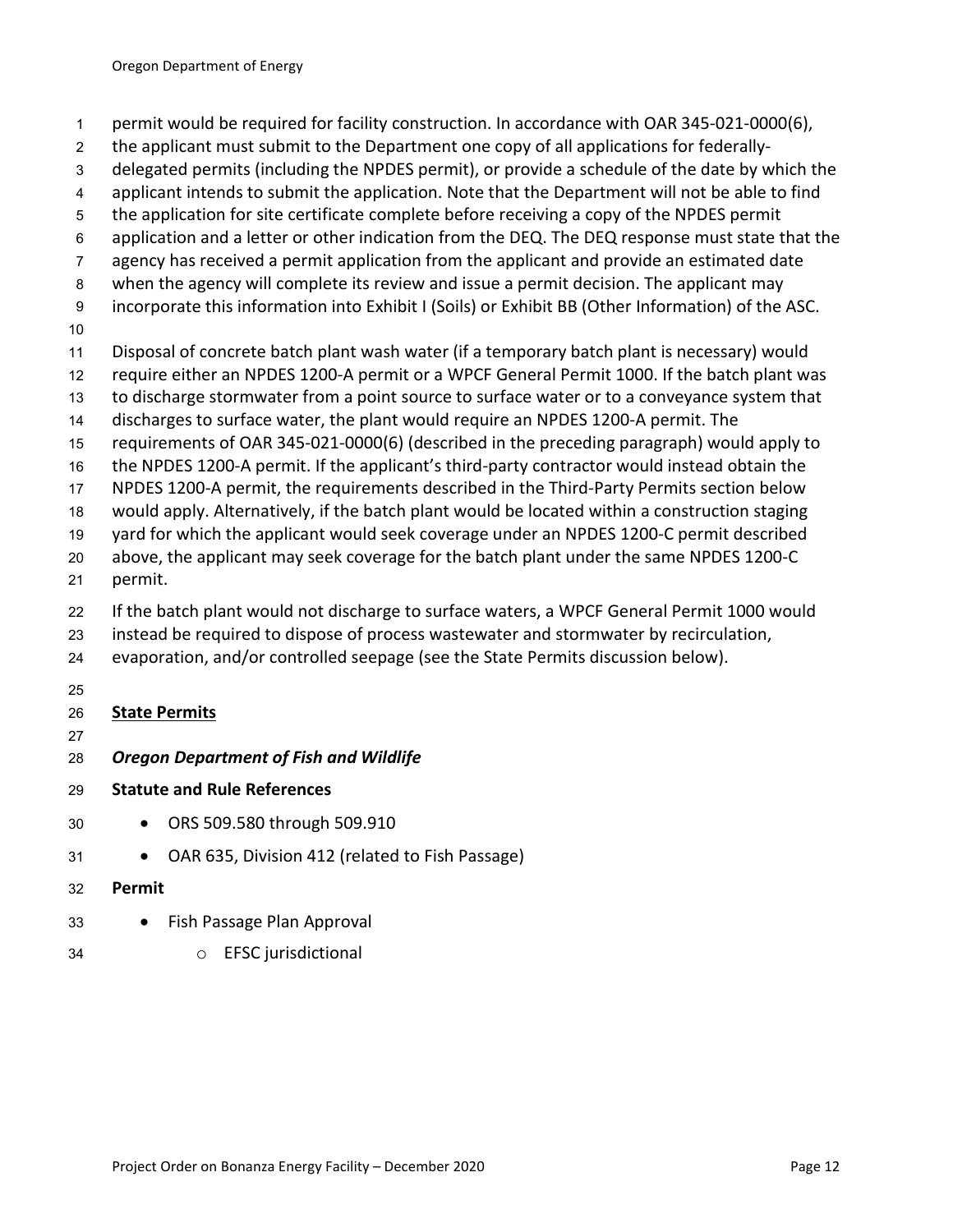## **Discussion**

- OAR Chapter 635, Division 412 (Fish Passage) requires upstream and downstream fish passage
- at all existing or new artificial obstructions in Oregon waters in which migratory native fish are
- currently or have historically been present, except under certain clearly defined circumstances.
- A fish passage plan that complies with OAR Chapter 635, Division 412 shall be included in
- Exhibit BB of the application, and Fish Passage Plan approval is to be included in and governed
- 7 by the site certificate, unless the applicant demonstrates that the design and location of the
- proposed facility would not trigger this requirement.
- 

# *Oregon Department of State Lands*

- **Statute and Rule References**
- **•** ORS 196.795-.990 (Removal of Material, Filling)
- 13 OAR Chapter 141, Division 85 (Administrative Rules Governing the Issuance and Enforcement of Removal-Fill Authorizations Within Waters of Oregon Including Wetlands)
- **Permit**
- 17 · Removal-Fill Permit
- 18 o EFSC jurisdictional

# **Discussion**

- A removal-fill permit is required if any removal or fill activities occur in streams designated as
- Essential Indigenous Anadromous Salmonid Habitat or 50 cubic yards or more of material is
- removed, filled or altered within a jurisdictional water of the state [OAR 141-085-0520(2) and
- (5)]. Removal-fill permits are state permits under Council jurisdiction.
- The applicant must conduct a wetland delineation, to be sent to Department of State Lands
- (DSL) for concurrence, according to OAR Chapter 141, Division 90 rules. The wetland
- delineation determines the location of "waters of this state," as defined in OAR 141-085-
- 0510(91), within the analysis area. Depending upon facility impacts to "waters of this state" a
- removal-fill permit may be necessary, and the application for site certificate should include
- information establishing whether a removal-fill permit is required. If a removal-fill permit is
- required, the application for site certificate should include a concurred delineation from DSL
- and a complete application for an individual permit which demonstrates consistency with ORS
- 196.825(1) and provides enough information for considerations under ORS 196.825(3). The
- individual permit application must demonstrate independent utility for the portion of the
- facility that is within EFSC jurisdiction, minimization of impacts to water resources, and best use
- of waters of the state. The applicant should consult directly with DSL regarding the applicable regulations.
- A Compensatory Wetland Mitigation Plan which meets the requirements of OAR 141-085-0680
- through OAR 141-085-0715 must be provided to replace all lost functions and values previously
- provided by the impacted wetlands and waterways.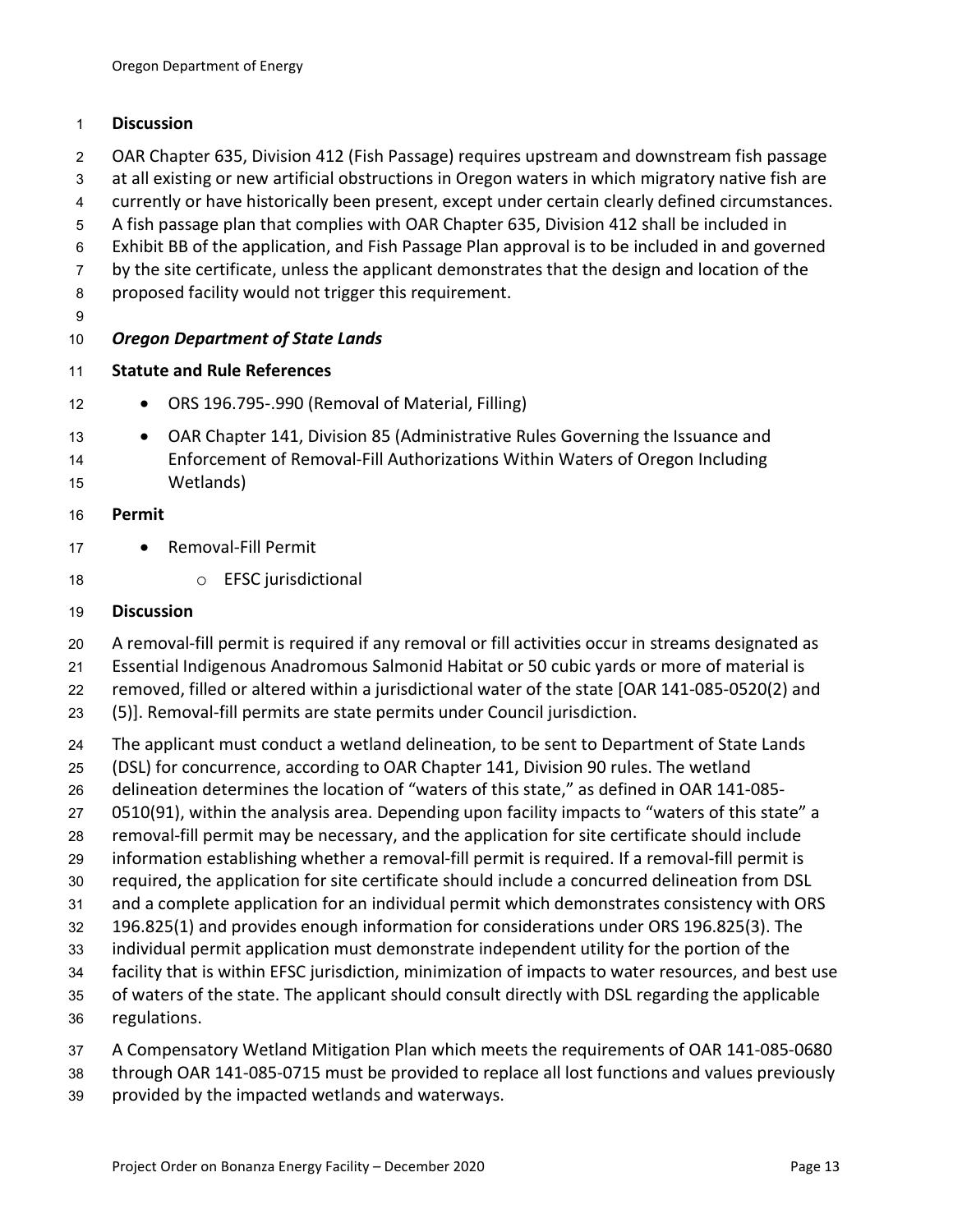- If the facility requires any dredge or fill of waters of the United States, the applicant must
- submit to the Department one copy of an application for a Section 404 permit, in accordance
- with OAR 345-021-0000(6), and a Section 401 Water Quality Certificate must be granted by
- DEQ before a Section 404 may be issued. The DSL (removal-fill permit) and the Corps (Section
- 404 permit) use a joint application form. As discussed previously with regard to Exhibit E and
- federally-delegated permits, the applicant must provide a letter or other indication from the
- Corps stating that the agency received a permit application from the applicant, identifying any
- additional information the agency is likely to need from the applicant based on the agency's
- review of the application, and an estimated date for when the agency will complete its review and issue a permit decision.
- The Council does not have jurisdiction over the Section 404 permit, but the Council may rely on the determinations of compliance and the conditions in the permit in making its determination
- about whether other standards and requirements under the Council's jurisdiction are met.
- 

# *Oregon Department of Environmental Quality*

## **Statute and Rule References**

- 17 ORS Chapter 454 (Sewage Treatment and Disposal Systems)
- **•** ORS Chapter 468B (Water Quality)
- OAR Chapter 340, Division 45 (Regulations Pertaining To NPDES and WPCF Permits)
- OAR Chapter 340, Division 71 (Onsite Wastewater Treatment Systems)
- 21 OAR Chapter 340, Division 48 (Certification of Compliance with Water Quality Requirements and Standards)
- **Permits**
- Onsite Sewage Disposal Construction-Installation Permit
- o EFSC-jurisdictional unless obtained by third-party; see Third-Party Permits discussion
- 27 Water Pollution Control Facilities (WPCF) General Permit 1000
- o EFSC-jurisdictional unless obtained by third-party; see Third-Party Permits discussion
- WPCF General Permit 1700-B (currently expired; see the below discussion)
- Clean Water Act Section 401 Water Quality Certification
- $\circ$  This permit would not be included in or governed by the site certificate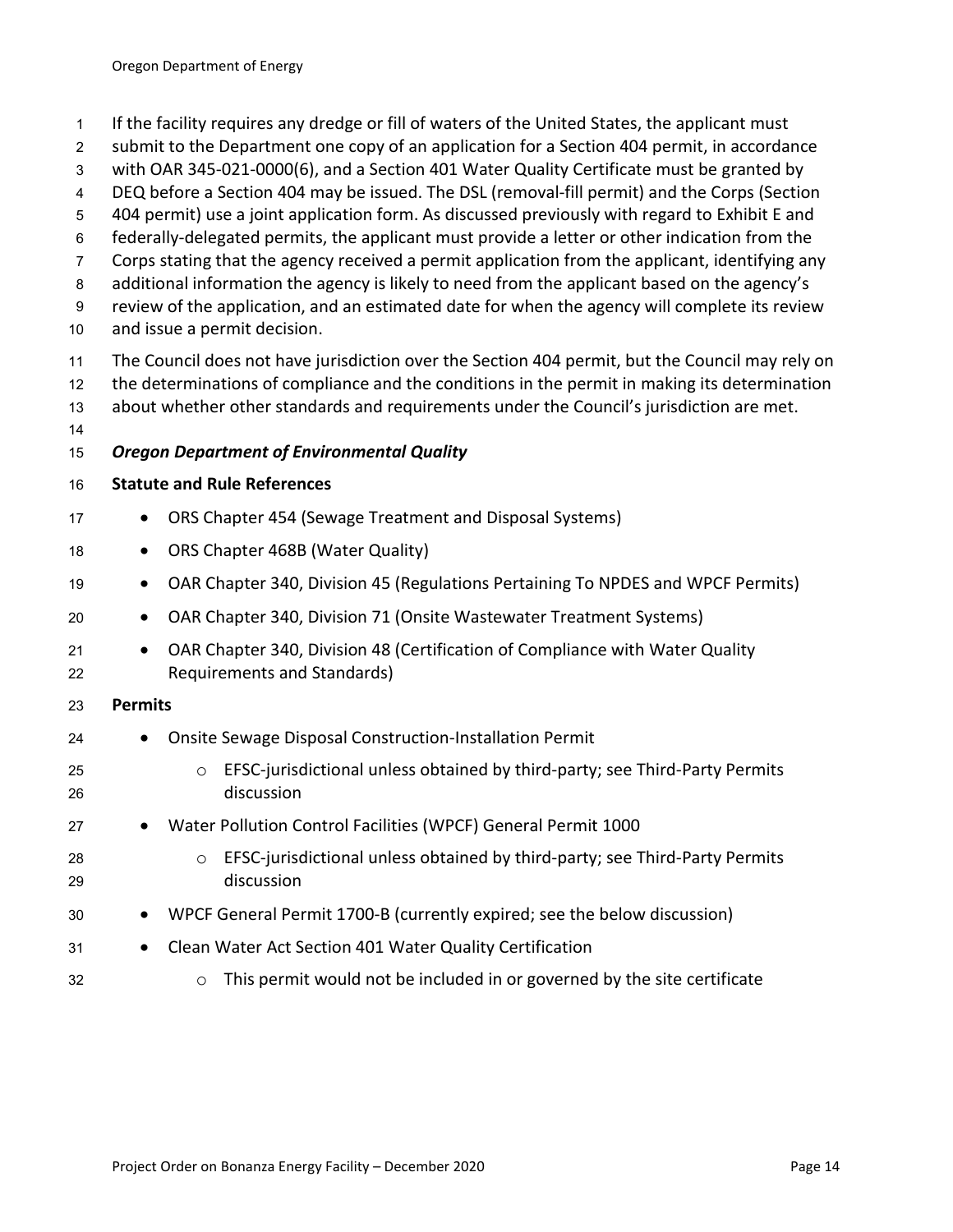#### **Discussion**

- Facilities with an on-site sewage disposal system must obtain a Construction-Installation Permit
- before construction of the disposal system. As described in NOI, during operation the facility's
- operations and maintenance building would discharge sanitary waste (in the form of domestic
- wastewater) to a licensed on-site septic system with a daily sewage flow of fewer than 2,500
- gallons. The Applicant indicates in the NOI that its third-party contractor would obtain the
- necessary Construction-Installation Permit directly from DEQ; this permit is therefore related to
- the siting and operation of the proposed facility but would not be included in and governed by
- the site certificate (see the Third-Party Permits discussion below).
- 
- Disposal of concrete batch plant wash water (if a temporary batch plant is necessary) would
- require either a WPCF General Permit 1000 or an NPDES permit. Concrete batch plants that
- dispose of process wastewater and stormwater by recirculation, evaporation, and/or controlled
- seepage with no discharge to surface waters require a WPCF General Permit 1000. A WPCF
- General Permit 1000 is a state permit under Council jurisdiction. If the applicant's third-party
- contractor would obtain the necessary WPCF General Permit 1000 directly from DEQ, this
- permit would be related to the siting and operation of the proposed facility but would not be
- included in and governed by the site certificate (see the Third-Party Permits discussion below).
- If the batch plant was to instead discharge stormwater from a point source to surface water or
- to a conveyance system that discharges to surface water, the plant would require an NPDES
- 22 1200-A permit or coverage under the NPDES 1200-C permit for the construction yard in which it
- would be located (as discussed under the federally-delegated permits discussion of this Project
- Order).
- 

 In the NOI the applicant indicates that the solar modules may be washed once or twice annually and the wash water would be released to the ground and allowed to evaporate and infiltrate. The applicant states that either the applicant or the third-party contractor who would conduct solar module washing activities would seek coverage under the WPCF General Permit 1700-B (Vehicle and equipment wash water) from DEQ following completion of construction and before initiating any washing activities. On December 10, 2020 DEQ informed ODOE that the WPCF General Permit 1700-B, which provided coverage for vehicle, equipment, building, and pavement cleaning activities that discharge wash water by means of evaporation, seepage and/or irrigation, is expired and administratively extended for current registrants. DEQ did not have a timeline for when a renewed permit will be available to new applicants. However, DEQ has determined that a WPCF General Permit 1700-B is not required for solar array washing activities that would not result in discharge to surface waters, storm sewers, or dry wells, and that would not use acids, bases, metal brighteners, steam, or heated water. The use of biodegradable, phosphate-free cleaners with cold water is allowed. However, cleaning only with cold water is recommended. Chemicals, soaps or detergents must be used sparingly. The applicant or its third-party contractor should seek guidance from DEQ prior to conducting solar module washing activities.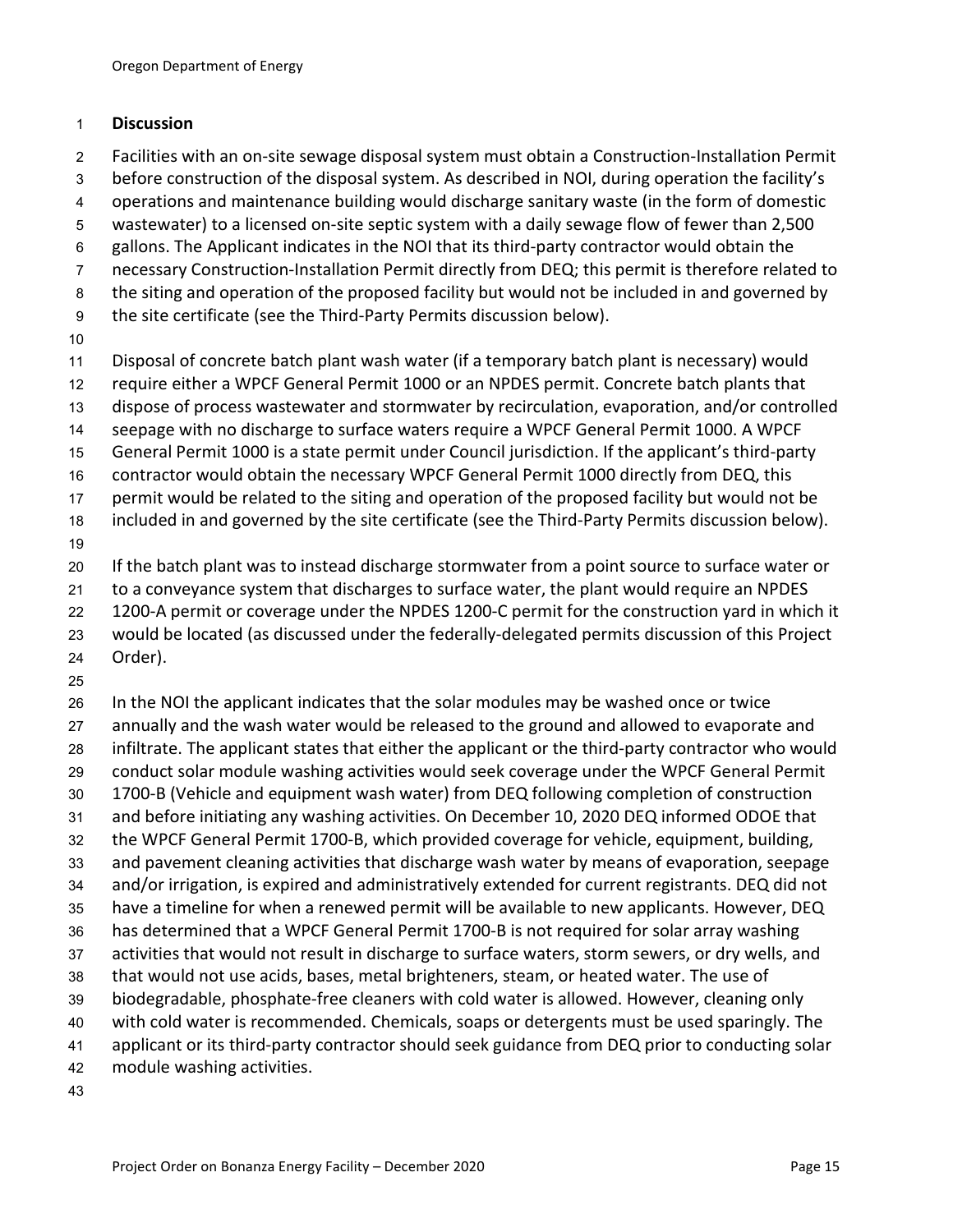If a Section 404 Permit is needed from the Corps for the discharge of dredge or fill material in

waters of the United States, a Section 401 Water Quality Certificate must be granted by DEQ

- before a Section 404 permit may be issued. This approval would not be included in or governed
- by the site certificate.

## *Oregon Water Resources Department*

#### **Statute and Rule References**

- **•** ORS 537.110-.330 (Appropriation under 1909 Act; Limited Licenses)
- ORS 537.505-.795 and ORS 537.992 (collectively, Ground Water Act of 1955)
- ORS 540.505-.589 (Changes in Use of Water; Transfer of Water Rights; Exchange)
- 11 OAR Chapter 690, Division 10 (Appropriation and Use of Ground Water)
- **•** OAR Chapter 690, Division 310 (Water Right Application Processing)
- 13 OAR Chapter 690, Division 320 (Water Right Permits),
- OAR Chapter 690, Division 340 (Water Use Authorizations)
- OAR Chapter 690, Division 380 (Water Right Transfers)
- OAR Chapter 690, Division 385 (District Water Right Transfers)

#### **Permits**

- 18 Ground water permit
- o EFSC jurisdictional
- 20 Surface water permit
- o EFSC jurisdictional
- 22 Water right transfer
- o EFSC jurisdictional
- Limited License
- o EFSC jurisdictional

## **Discussion**

- The August 2020 NOI states that the applicant intends to obtain water for facility construction and operation from an existing source with a valid water right, such as an offsite municipal or
- commercial source. If the applicant is unable to obtain sufficient water from an existing source
- with a valid water right, the applicant indicates that they would obtain a water right permit or
- use authorization directly from OWRD.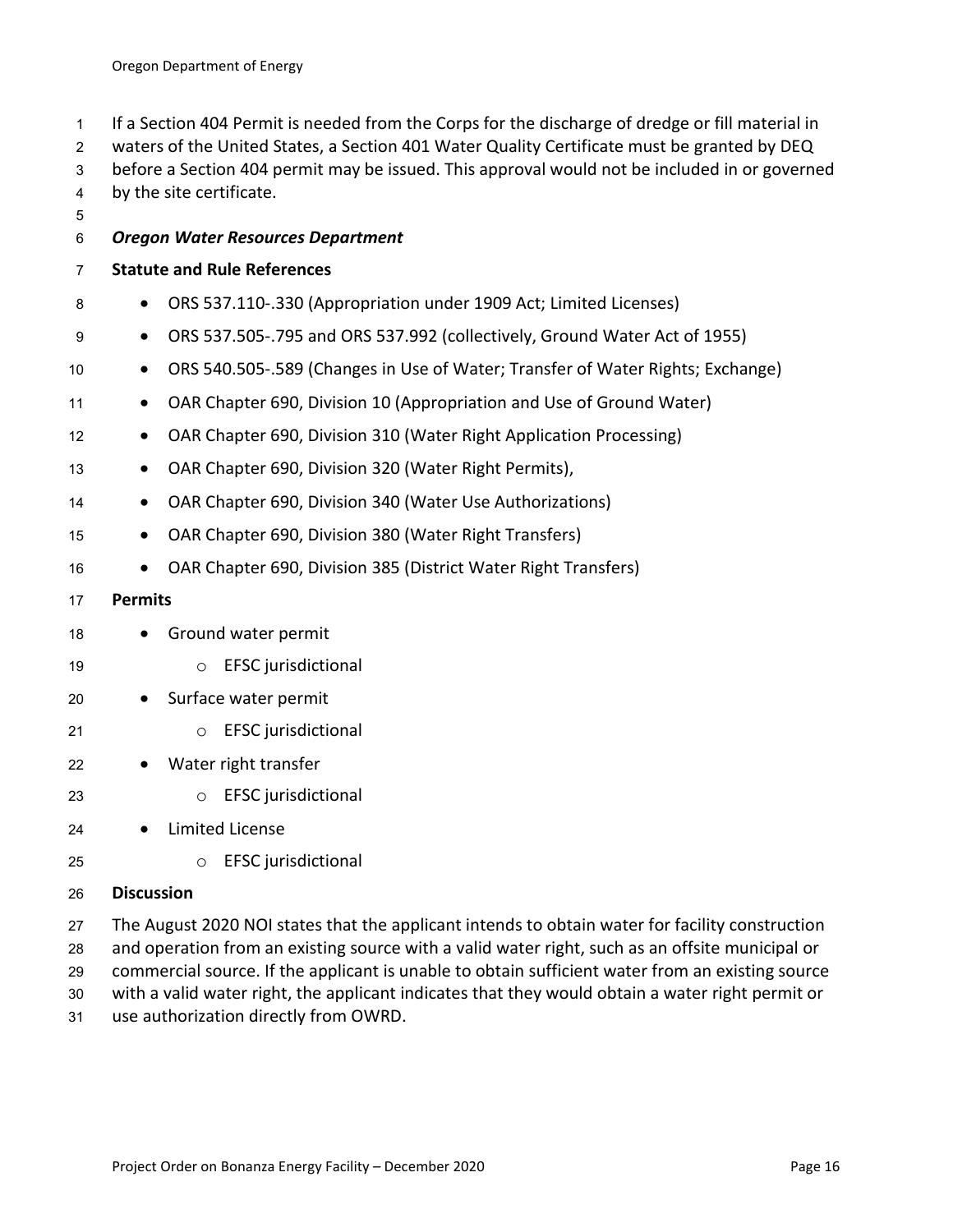OAR 345-021-0010(1)(o)(F) requires that if a facility needs a groundwater permit, surface water permit, or water right transfer, that a decision on authorizing such a permit or transfer rests with the Council. Please note that because limited licenses are for the use or storage of ground water or surface water, a decision on authorizing OWRD to issue a limited license also rests with the Council. If the applicant constructed and operated an on-site well that would use less than 5,000 gallons per day, the well would be exempt from OWRD permit requirements. Pursuant to OAR 690- 215-0080, the landowner may be required to install totalizing flowmeters or dedicated measuring tubes on a well exempted by ORS 537.545 (Exempt uses). *Oregon Department of Transportation* **Statute and Rule References •** ORS 818.030 (Exemptions from Weight Limitations) **••** OAR Chapter 734, Division 82 (Variance Permits Issued for Non-Divisible Loads and Road Use Assessment Fees) **• OAR Chapter 734, Division 51 (Highway Approaches, Access Control, Spacing Standards,**  and Medians) 20 • OAR Chapter 734, Division 55 (Pole Lines, Buried Cables, and Miscellaneous Operations) **Permits •** Oversize Load Movement Permit/Load Registration o Not EFSC jurisdictional and no additional information needed for the ASC 24 • Access Management Permit o Not EFSC jurisdictional and no additional information needed for the ASC Permit to Occupy or Perform Operations Upon a State Highway 27 o Not EFSC jurisdictional and no additional information needed for the ASC **Discussion:** Various permits from Oregon Department of Transportation (ODOT) may be required prior to construction of the facility. Access from Oregon state highways would require an access permit. Utility installations within the right-of-way of a state highway in Oregon require an Occupy or Perform Operations upon a State Highway permit. Movement of large equipment and materials could require an Oversize Load Movement permit. These permits are not related to facility siting and are not included in or governed by the site certificate. The applicant or its contractor must secure any applicable ODOT permits directly from ODOT, independent of the site certificate process.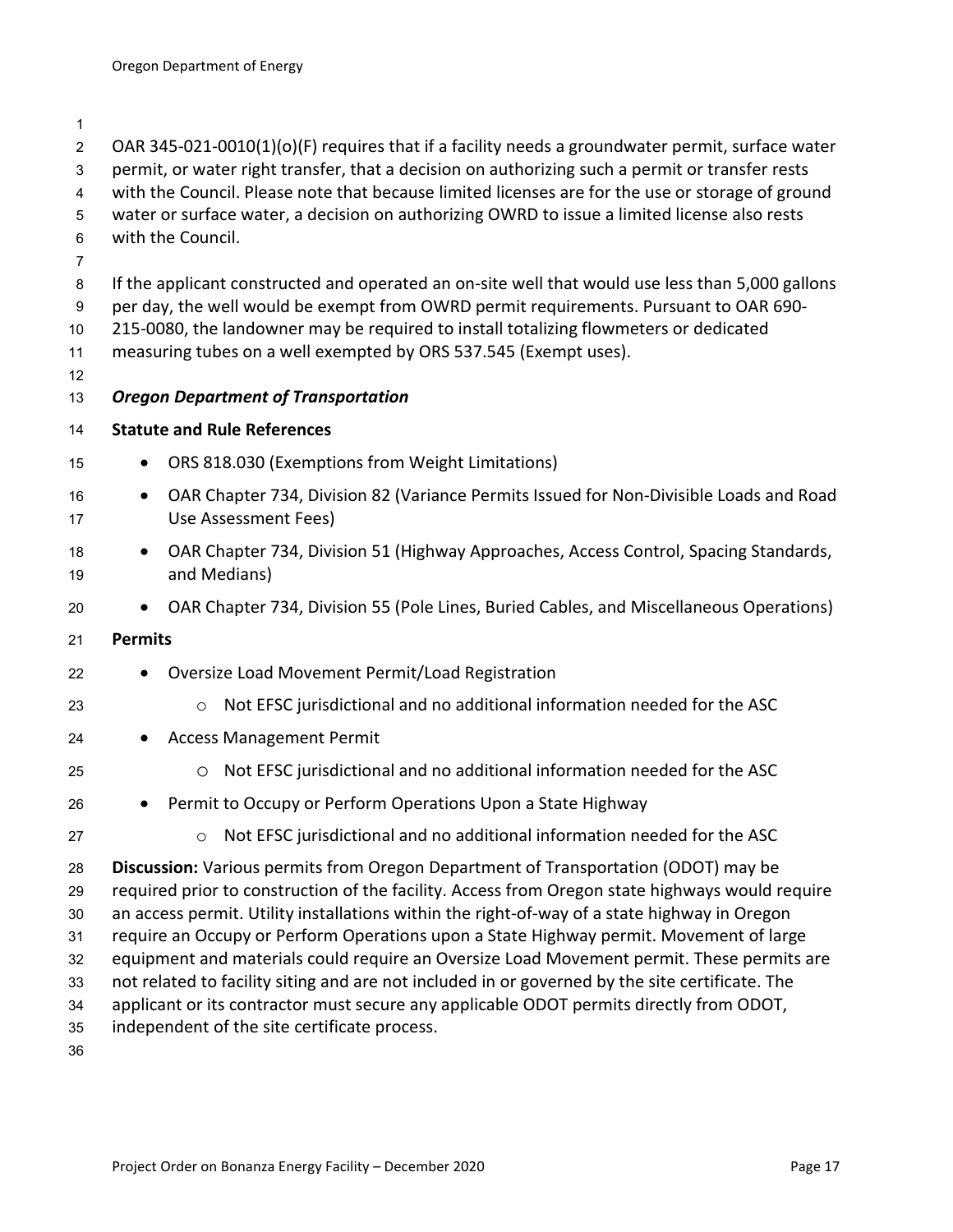| 1                         | <b>State Historic Preservation Office</b>                                                                                                     |  |  |  |  |
|---------------------------|-----------------------------------------------------------------------------------------------------------------------------------------------|--|--|--|--|
| $\overline{2}$            | <b>Statute and Rule References</b>                                                                                                            |  |  |  |  |
| $\ensuremath{\mathsf{3}}$ | ORS Chapter 97, 358, and 390;<br>$\bullet$                                                                                                    |  |  |  |  |
| $\overline{\mathbf{4}}$   | OAR Chapter 736, Division 51                                                                                                                  |  |  |  |  |
| 5                         | <b>Permits</b>                                                                                                                                |  |  |  |  |
| 6                         | Archaeological Permit                                                                                                                         |  |  |  |  |
| $\boldsymbol{7}$          | Not EFSC jurisdictional and no additional information needed for the ASC<br>$\circ$                                                           |  |  |  |  |
| 8                         | <b>Discussion</b>                                                                                                                             |  |  |  |  |
| $\boldsymbol{9}$          | Per ORS 390.235 and 358.920 a person may not excavate or alter a known archaeological site                                                    |  |  |  |  |
| $10$                      | on public or private lands, or make an exploratory excavation on public lands to determine the                                                |  |  |  |  |
| 11                        | presence of an archaeological site, or remove from public or private lands any material of an                                                 |  |  |  |  |
| 12                        | archaeological, historical, prehistoric or anthropological nature without first obtaining a permit                                            |  |  |  |  |
| 13                        | issued by the State Historic Preservation Office (SHPO). An Archaeology Permit is needed for                                                  |  |  |  |  |
| 14                        | any excavation or artifact recovery within a known archaeological site on non-federal public                                                  |  |  |  |  |
| 15                        | lands and private lands in Oregon. This permit is also needed for any subsurface investigation                                                |  |  |  |  |
| 16                        | on non-federal public lands. It is important to note that a "known site" is one that any                                                      |  |  |  |  |
| 17                        | individual is aware of, or that is documented with the state or any other institution.                                                        |  |  |  |  |
| 18                        |                                                                                                                                               |  |  |  |  |
| 19                        | During facility construction, if a previously unidentified archaeological site is discovered, all                                             |  |  |  |  |
| 20                        | construction will cease and the applicant will report the finding to SHPO and ODOE                                                            |  |  |  |  |
| 21                        | immediately. In that instance, the permit may be required based on SHPO's determination. This                                                 |  |  |  |  |
| 22                        | permit would not be included in and governed by the site certificate.                                                                         |  |  |  |  |
| 23                        |                                                                                                                                               |  |  |  |  |
| 24                        | SHPO issues Archaeological Permits in accordance with ORS 390.235 and OAR 736-051-0000                                                        |  |  |  |  |
| 25<br>26                  | through 0090. Archaeological Permits have a 30-day review period, require tribal consultation<br>during review, and must meet SHPO standards. |  |  |  |  |
| 27                        |                                                                                                                                               |  |  |  |  |
| 28                        | <b>Local Permits</b>                                                                                                                          |  |  |  |  |
| 29                        | <b>Land Use Ordinance References</b>                                                                                                          |  |  |  |  |
|                           |                                                                                                                                               |  |  |  |  |

- 30 Klamath County Land Development Code
- 31 Klamath County Comprehensive Plan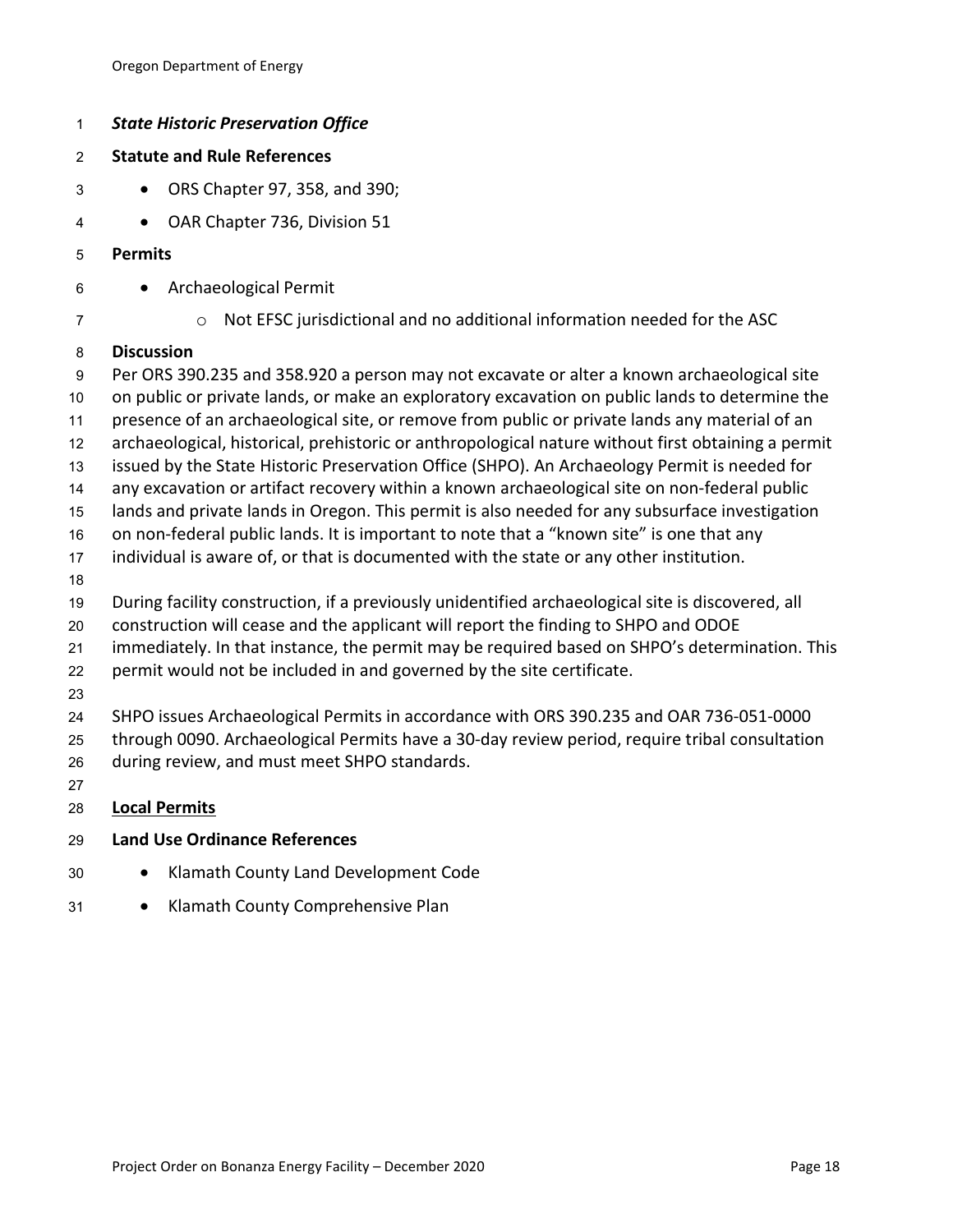# **Permits**

- 2 Conditional Use Permit
- o EFSC jurisdictional
- 4 Driveway and Road Approach Permit
- o Not EFSC jurisdictional and no additional information needed for the ASC
- Right-of-Way Permit
- 
- o Not EFSC jurisdictional and no additional information needed for the ASC
- 8 Building Permit
- 

o Not EFSC jurisdictional and no additional information needed for the ASC

 **Discussion:** As stated in the NOI, the applicant requests that EFSC determine compliance with the substantive criteria of the Klamath County Comprehensive Plan and Klamath County Land Development Code under ORS 469.504(1)(b). The conditional use permit would be included in and governed by the site certificate. The driveway and road approach permit, right-of-way permit, and building permit would not be included in or governed by the site certificate. 

# **Third-Party Permits**

 As noted in the NOI, the applicant may rely upon third-party permits for access to resources necessary for facility construction and operation. If the applicant relies upon a state or local government permit issued to a third party that is related to the siting of the proposed facility, the applicant must identify each third-party permit, and, for each, include evidence that the applicant has, or has a reasonable likelihood of entering into, a contract or other agreement with the third party for access to the resource or service to be secured by that permit; evidence that the third party has or, has a reasonable likelihood of obtaining, the necessary permit; and, an assessment of the impact of the proposed facility on any permits that a third party has obtained and on which the applicant relies to comply with any applicable Council standard (OAR 345-021-0010(1)(e)(E)).

 If the applicant relies on a federally-delegated permit issued to a third party that is related to the siting of the proposed facility, the applicant must identify the third-party permit and include evidence that the applicant has, or has a reasonable likelihood of entering into, a contract or other agreement with the third party for access to the resource or service to be secured by that permit. The applicant must provide evidence that the responsible agency has received the permit application, and provide the estimated date when the responsible agency will complete its review and issue a permit decision (OAR 345-021-0010(1)(e)(F)). In accordance with OAR 345-022-0010(4), if the applicant relies on a permit or approval issued

- to a third party and the third party does not have the necessary permit or approval at the time
- the Council issues the site certificate, the Council may issue the site certificate subject to the
- condition that the certificate holder shall not commence construction or operation as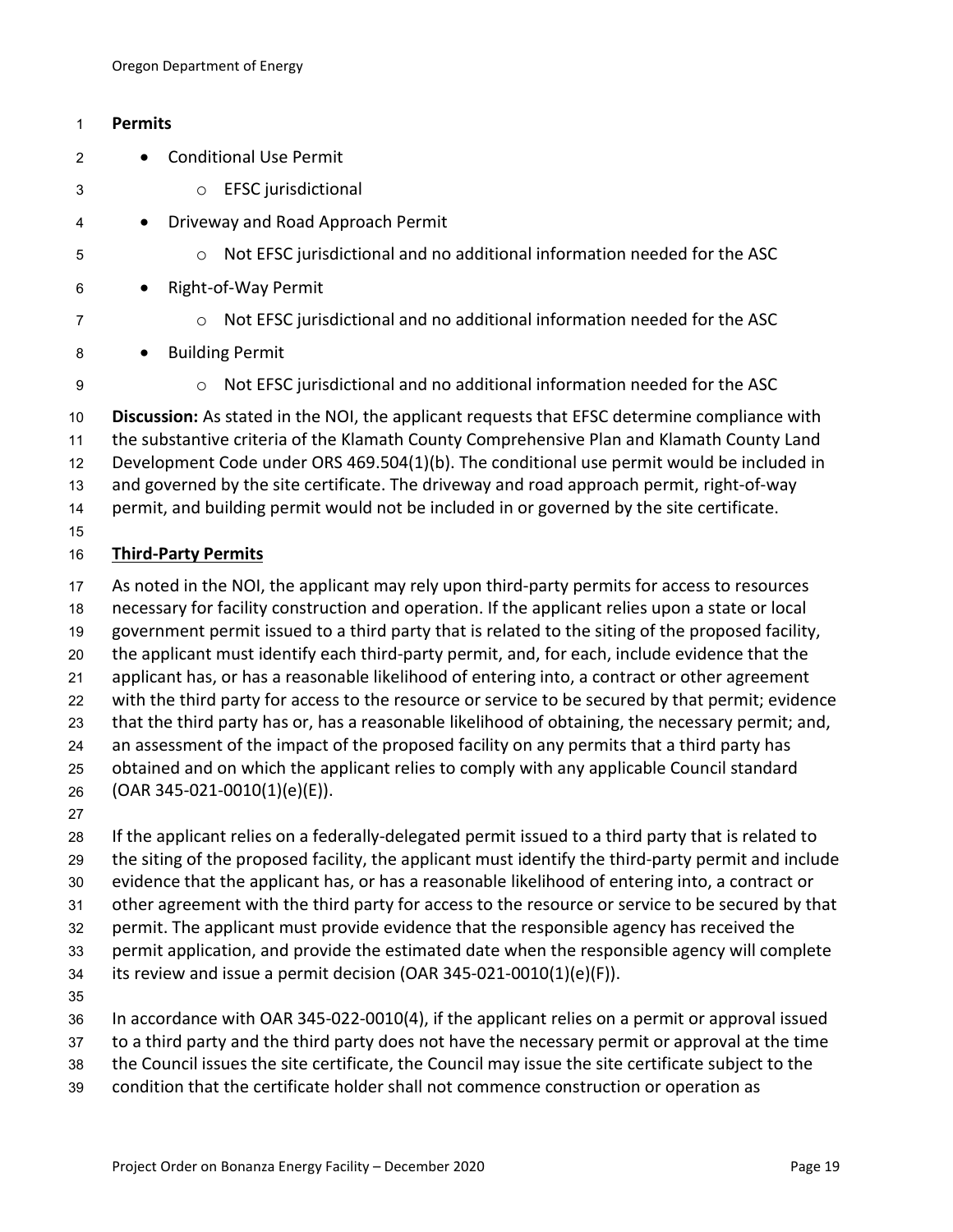- appropriate until the third party has obtained the necessary permit or approval and the
- 2 applicant has a contract or other arrangement for access to the resource or service secured by
- that permit or approval.
- 

# **(f) Exhibit F – Property Owners**

# **Applicable Paragraphs:** Paragraph (C) of the rule applies.

## **Related Council and Other Standards:** General Standard of Review [OAR 345-022-0000]

**Discussion:** As the proposed facility would be located entirely within the Exclusive Farm Use and

- Forestry zones, OAR 345-020-0010(1)(f)(C) applies and requires notice to property owners
- within 500 feet of the property which is the subject of the ASC (i.e., 500 feet from the property
- boundary of the property on which the site boundary is located). The Council requires notice to all owners of record (as shown on the most recent property tax assessment roll) within the
- specified distance from the property on which the site boundary is located. In order to ensure
- notifications are provided using an up-to-date property owner list, Exhibit F in the pASC should
- indicate that, pursuant to direction by the Department, the property owner list will be
- generated just prior to the Department's determination of ASC completeness and in
- 18 coordination with Department staff.
- 

The property owner notification list must be accompanied by maps that include the site

- boundary, the tax lots on which the site boundary is located, the buffered area surrounding the
- 22 tax lots on which the site boundary is located consistent with the OAR 345-021-0010(1)(f)(C) site
- distance requirement, and the properties/tax lots that are within the applicable distances. Maps
- shall correspond to the property owner list, be legible, and clearly identify tax lot ID numbers as well as adjacent road names.
- 

# **(g) Exhibit G – Materials Analysis**

- **Applicable Paragraphs:** All paragraphs apply.
- **Related Council and Other Standards:** General Standard of Review [OAR 345-022-0000]; Soil
- Protection [OAR 345-022-0022]
- **Discussion:** The applicant shall include in the ASC any proposed fuel storage areas, vehicle
- maintenance areas, or other areas that will be utilized for activities that could store hazardous
- materials, including potential battery storage facilities. The applicant shall identify the expected
- storage locations and quantities of hazardous and non-hazardous materials expected to be
- used during construction and operation of the proposed facility.
- 

# **(h) Exhibit H – Geologic and Soil Stability**

- **Applicable Paragraphs:** All paragraphs apply
- **Related Council and Other Standards:** Structural Standard [OAR 345-022-0020]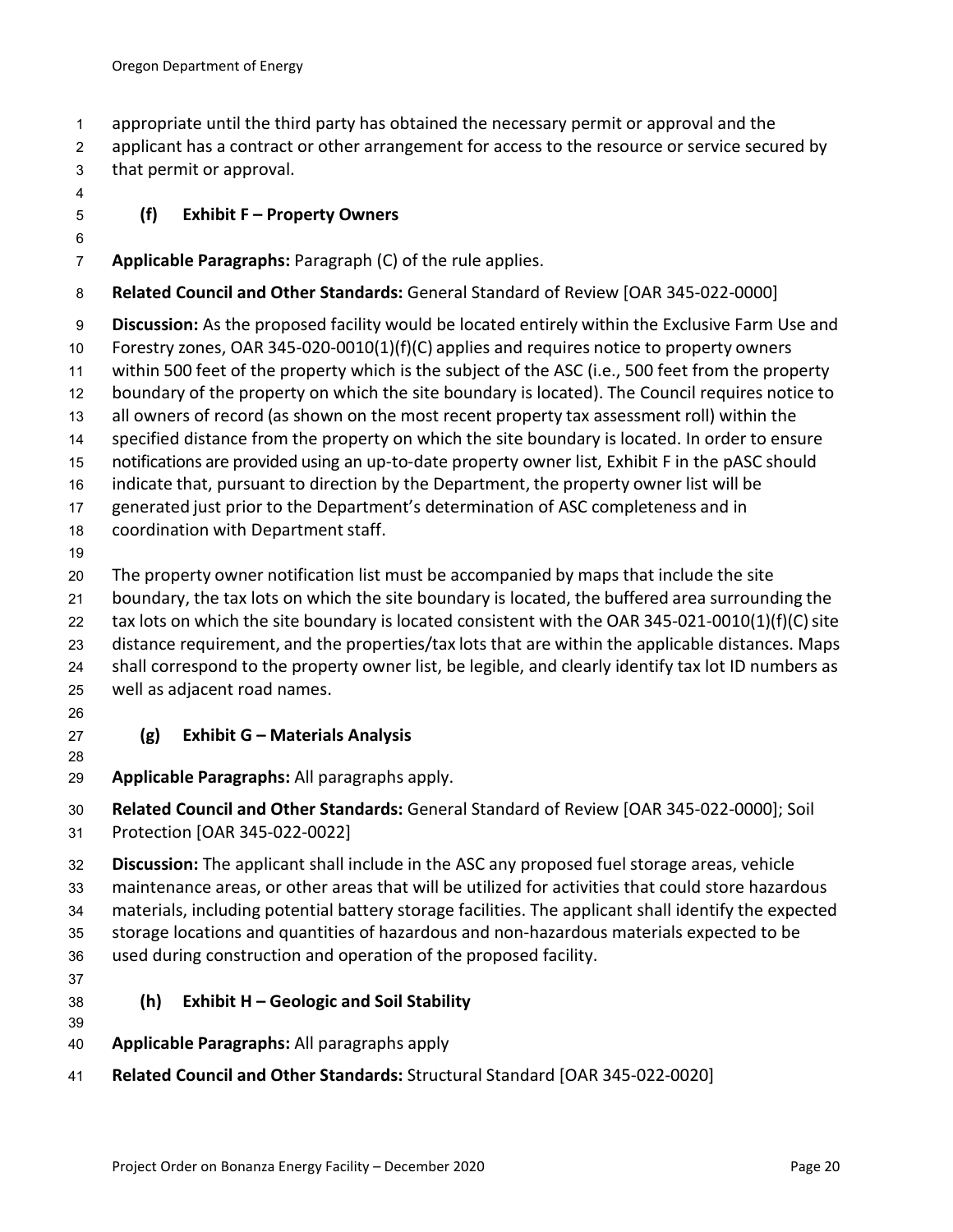- **Discussion:** The Oregon Department of Geology and Mineral Industries (DOGAMI) provides
- technical review and recommendations on compliance with the Council's Structural Standard.
- DOGAMI submitted comments on the NOI providing an overview of potential seismic or other
- geologic hazards related to siting the facility. In accordance with OAR 345-021-0010(1)(h)(B),
- the applicant must consult with DOGAMI, and must provide a summary of this consultation,
- regarding the appropriate methodology and scope of the seismic hazards and geology and soil-
- related hazards assessments, and the appropriate site-specific geotechnical work that must be
- performed for the ASC.
- 

A geologic report included in Exhibit H shall meet the Oregon State Board of Geologist

- Examiners geologic report guidelines, as determined based on consultation with DOGAMI.
- 
- As described in the Structural Standard at OAR 345-022-0020(2), the Council may not impose
- the Structural Standard to approve or deny an ASC for a proposed facility that would produce
- power from solar energy, though the Council may apply the requirements of OAR 345-022-
- 0020(1) to impose conditions on a site certificate issued for such a facility.
- 

**(i) Exhibit I – Soils**

- **Applicable Paragraphs:** All paragraphs apply.
- **Related Council and Other Standards:** Soil Protection [OAR 345-022-0022]

 **Discussion:** This exhibit shall identify the major soil types and include a description of current and historical (if distinct from current) land uses that require or depend on productive soils. The applicant shall include information describing the impact of construction and operation of the proposed facility on soil conditions in the analysis area, including potential impacts to soils on adjacent properties. The application can cross-reference any applicable information related to the federally-delegated NPDES 1200-C permit application. An erosion and sediment control plan must be provided for review if the applicant will rely upon the erosion and sediment control plan to meet the Soil Protection standard. Please note that an erosion and sediment control plan that meets the NPDES 1200-C requirements may not necessarily be sufficient to meet the EFSC Soil Protection standard.

# **(j) Exhibit J – Waters of the State and Removal-Fill**

- **Applicable Paragraphs:** All paragraphs apply.
- **Related Council and Other Standards:** General Standard of Review [OAR 345-022-0000];

Removal of Material, Filling [ORS 196.795-.990]; Administrative Rules Governing the Issuance

and Enforcement of Removal-Fill Authorizations Within Waters of Oregon Including Wetlands

- [OAR Chapter 141, Division 85]
- **Discussion:** Per Exhibit J requirement, the ASC shall include a description of all areas within the
- site boundary that might be waters of this state and a map(s) showing the location of these
- features. Based on the NOI, ODOE understands that several wetlands and waterbodies exist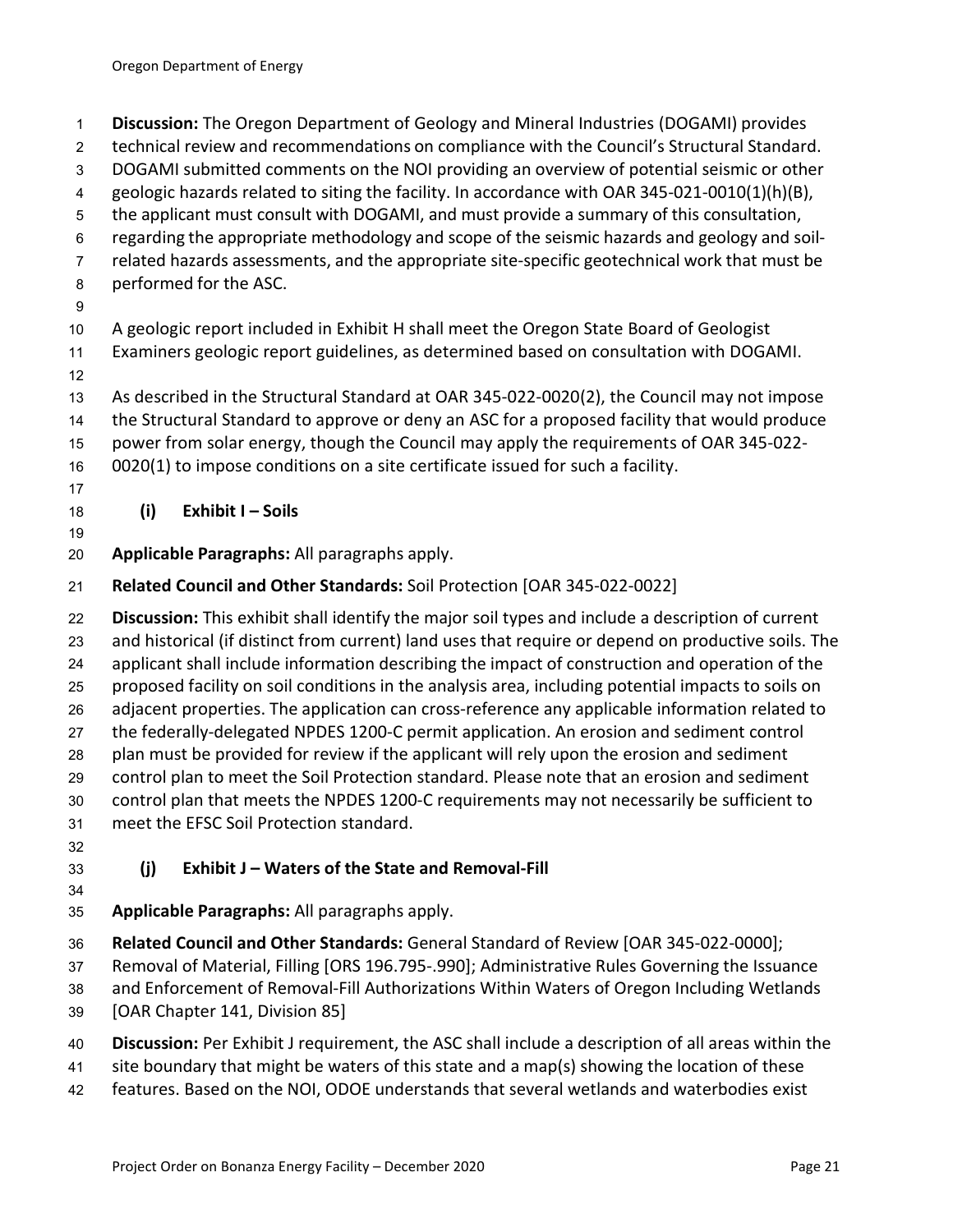within the site boundary. DSL commented on the NOI that if regulated wetlands or waters are

identified, a wetland delineation must be conducted and submitted to DSL for review and

approval. If impacts to waters of this state cannot be avoided and DSL determines that a

removal-fill permit is necessary for the proposed facility, the information required for Council to

- make a decision on the removal-fill permit application must be included in the ASC. Wetland
- delineation reports and removal-fill permit application materials can be sent directly by the

applicant to DSL; however, please note that all materials as well as DSL's concurrence with the

 wetland delineation must also be submitted to the Department as part of the ASC. The Department will work closely with DSL in review of the removal-fill permit application, if

applicable. For EFSC-jurisdictional facilities, authorization of a removal-fill permit is an EFSC

 decision; should a permit be issued, DSL will maintain the ongoing responsibility for compliance with any associated permit conditions.

# **(k) Exhibit K – Land Use**

**Applicable Paragraphs:** Paragraphs (A),(C), and (D) of the rule apply.

# **Related Council and Other Standards:** Land Use [OAR 345-022-0030]

**Discussion:** The Council's Land Use standard requires an evaluation for compliance with the

statewide planning goals. Under 469.504(1), the applicant may establish compliance with the

 applicable statewide planning goals either by obtaining local land use approval under ORS 469.504(1)(a) or by obtaining Council approval under ORS 469.504(1)(b). The applicant has

indicated in the NOI that it has elected to seek a Council determination of compliance under

ORS 469.504(1)(b). Within Exhibit K, since the applicant has elected to obtain a Council

determination on land use under ORS 469.504(1)(b), paragraphs A, C and D of OAR 345-021-

0010(1)(k) apply; paragraph B does not apply.

 The facility would be located within the Exclusive Farm Use and Forestry zones in Klamath County. Pursuant to ORS 469.480 and in preparation for review of the proposed facility, at its

- September 25, 2020 EFSC meeting, the Council appointed the Klamath County Board of
- Commissioners as a Special Advisory Group (SAG). As provided in ORS 469.401(3), if the Council
- issues a site certificate, Klamath County would be bound to issue all required permits and other
- land use approvals, subject to the conditions set forth in the site certificate, that are included in
- and governed by the site certificate. The applicant shall discuss each of the applicable
- substantive criteria from the Klamath County Comprehensive Plan and Klamath County Land
- Development Code, and shall demonstrate how the proposed facility complies with those
- criteria. The SAG provided information about the applicable substantive criteria in a comment
- letter on the NOI. If the proposed facility does not comply with one or more of the applicable substantive criteria, the applicant must demonstrate that the proposed facility nevertheless
- complies with the applicable statewide planning goals or that an exception to a goal is justified
- under ORS 469.504(2) and OAR 345-022-0030(4).
- 

Exhibit K shall also provide evidence that the proposed facility would comply with any directly-

applicable Land Conservation and Development Commission (LCDC) administrative rules and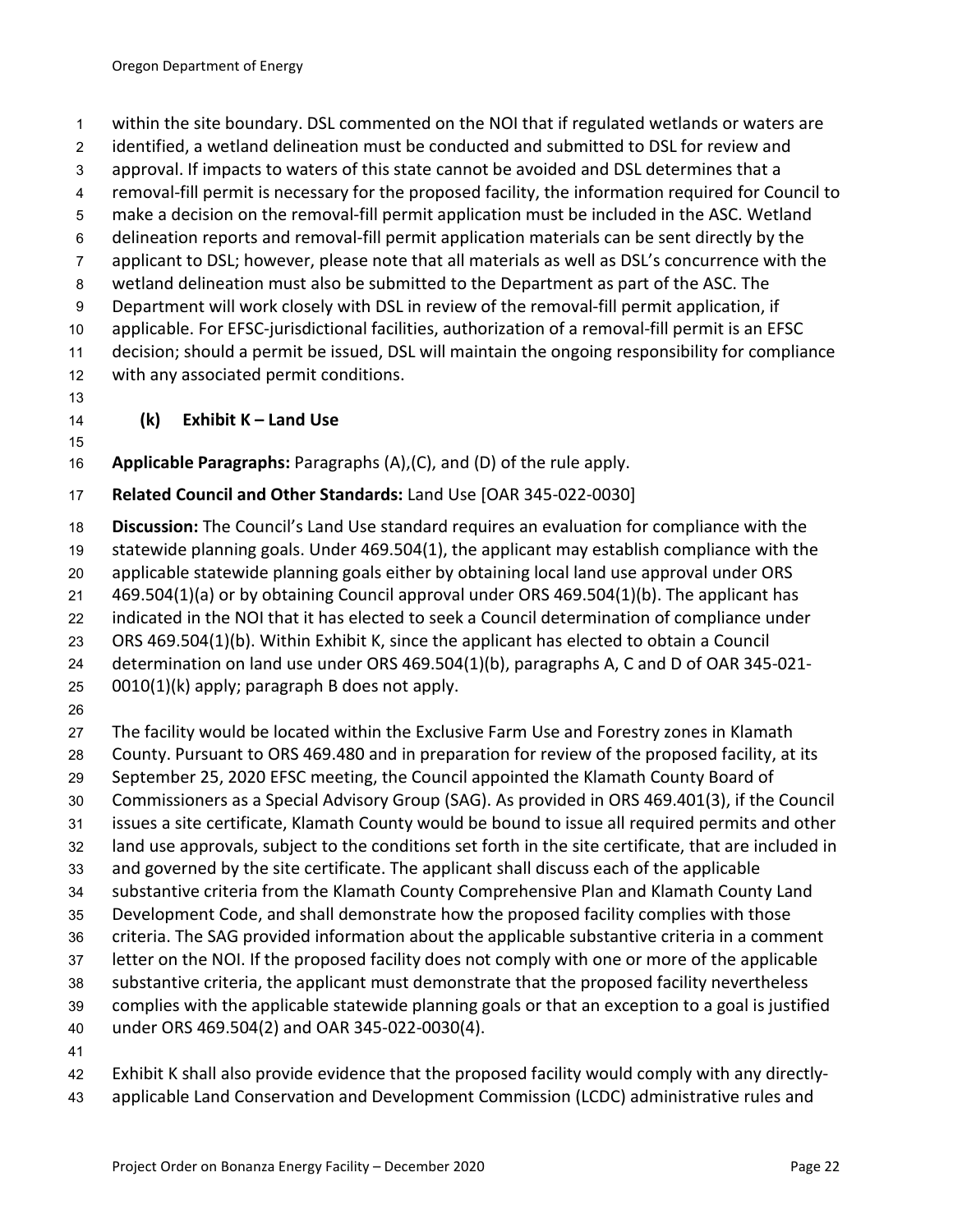- statutory requirements related to the proposed facility, including ORS 215.283 and 215.274.
- Exhibit K shall provide evidence that the proposed facility would comply with the applicable
- administrative rules at OAR 660-033-0130(38) related to development of solar power
- generation facilities; the applicable administrative rules at OAR 660, Division 6 related to uses
- within forest lands; as well as rules related to associated transmission lines to energy
- generating facilities. Please note that in May 2019 LCDC adopted permanent amendments to
- OAR 660-033-0130(38).
- 

 The proposed facility may require both a Goal 3 exception and a Goal 4 exception. The Council's goal exception process is described at OAR 345-022-0030(4). A goal exception is necessarily

- based on site-specific issues and reasons; as such, the applicant must provide site-specific
- evidence that the proposed facility should be granted a goal exception. The applicant should
- address comments by reviewing agencies, the SAG, and stakeholder groups about impacts to
- agriculture in the context of the Goal 3 exception request.
- 

 Exhibit K shall also include an evaluation of consistency with relevant requirements imposed under the applicable land management plan(s) adopted by the federal agency or agencies with jurisdiction over the federal lands crossed by the site boundary.

# **(l) Exhibit L – Protected Areas**

**Applicable Paragraphs:** All paragraphs apply.

# **Related Council and Other Standards:** Protected Areas [OAR 345-022-0040]

 **Discussion:** The ASC must address potential impacts to protected areas identified in OAR 345- 022-0040 within the analysis area. Please note that compliance with the DEQ noise rules (Exhibit X) does not correlate to compliance with the noise assessment considered in the Protected Areas standard. Particularly, while construction noise is exempt from the DEQ noise rules, construction noise must be considered under the Protected Areas standard. However, information developed to demonstrate compliance with the DEQ noise rules (such as noise modeling) can be used in the assessment under the Protected Areas standard. A visual impact assessment is required as part of Exhibit L; while no specific methodology is required by EFSC rule, the applicant must submit evidence adequate to demonstrate how potential impacts from the proposed facility would not be likely to result in potentially significant, adverse impacts under the Protected Areas standard. Visual simulations or other visual representations are not required but can provide important evidence for use by the Department and Council in understanding the potential visual impact of the proposed facility to Protected Areas. 

# **(m) Exhibit M – Financial Capability**

- **Applicable Paragraphs:** All paragraphs apply.
- **Related Council and Other Standards**: Retirement and Financial Assurance [OAR 345-022-0050]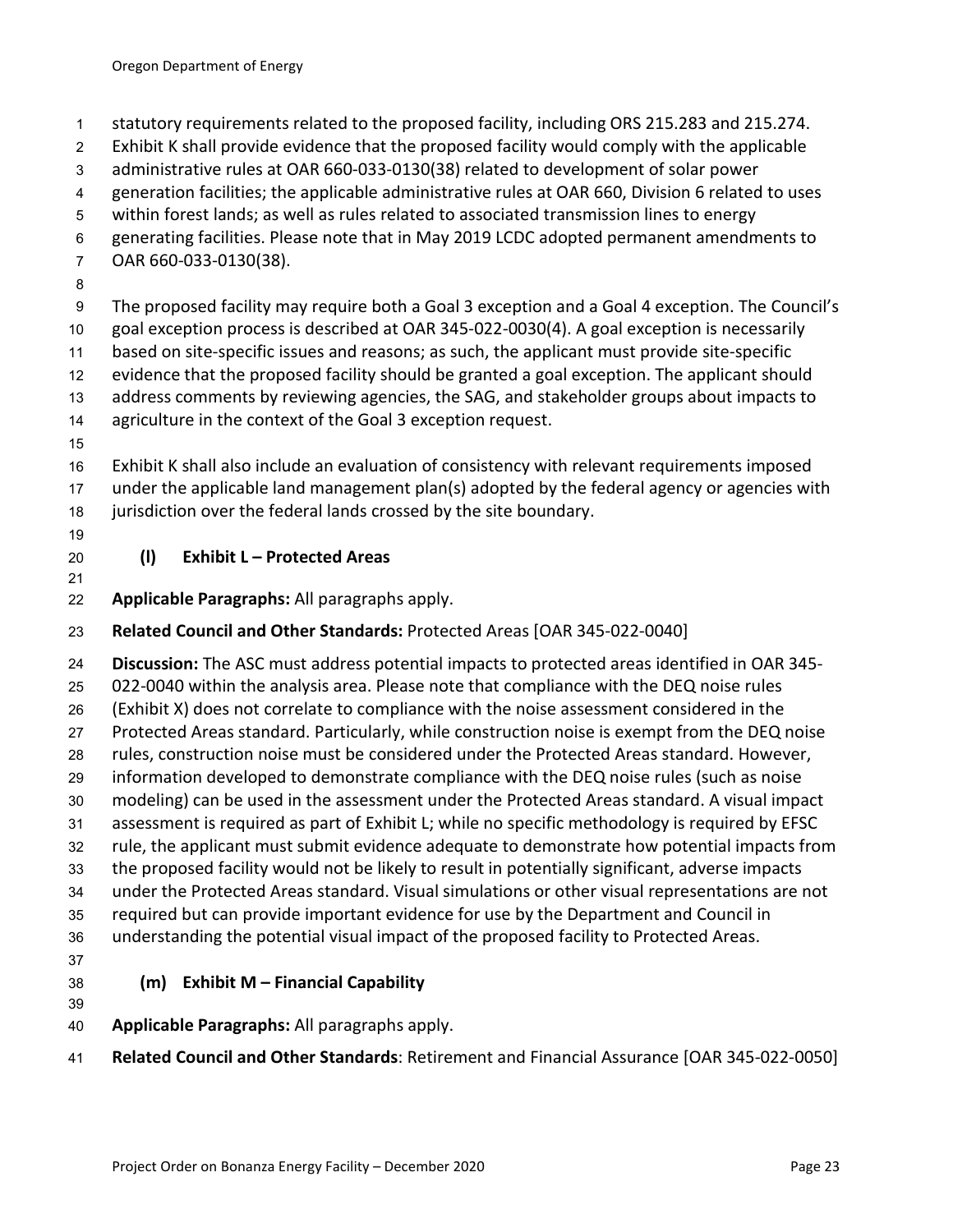**Discussion:** The ASC shall include information about the applicant's financial capability,

including the applicant's legal authority to construct and operate the proposed facility without

- violating its bond indenture provisions, articles of incorporation, common stock covenants, or
- similar agreements. To find that the proposed facility satisfies the Retirement and Financial
- Assurance standard (OAR 345-022-0050(2)), the Council must find that the applicant has a
- reasonable likelihood of obtaining a bond or letter of credit in a form and amount satisfactory to the Council to restore the site to a useful, non-hazardous condition. The ASC shall include the
- type and amount of the applicant's proposed bond or letter of credit to satisfy the
- requirements of OAR 345-022-0050.
- 
- 

# **(n) Exhibit N – Non-Generating Facility Need**

 **Applicable Paragraphs:** Exhibit N does not apply because the proposed facility is not a nongenerating facility.

**(o) Exhibit O – Water Use**

**Applicable Paragraphs:** All paragraphs apply except (D).

 **Related Council and Other Standards**: General Standard of Review [OAR 345-022-0000]; OAR 690, Divisions 310 and 380 (Water Resources Department permitting requirements)

**Discussion:** Exhibit O of the ASC must describe water use during construction and operation of

the proposed facility. The ASC must identify the sources of water to be used and include an

estimate of the amount of water the facility will need during construction and operation from

each source under annual average and worst-case conditions. Exhibit O shall specify the final

- disposition of all wastewater and describe and quantify water loss from the facility site.
- 

 If the proposed facility does not need a groundwater permit, a surface water permit, or a water right transfer, Exhibit O shall include an explanation as to why such a permit or transfer is not required for construction and operation of the proposed facility, as required by paragraph (E). If such a permit is necessary, the ASC shall include the evidence and application materials to support a determination by Council that OWRD should issue such a permit.

# **(p) Exhibit P – Fish and Wildlife Habitat**

**Applicable Paragraphs:** All paragraphs apply.

**Related Council and Other Standards:** Fish and Wildlife Habitat [OAR 345-022-0060]

**Discussion:** 

ODFW commented on the NOI about potential impacts to big game winter range habitat, state

- sensitive species, and raptor nests. ODFW requested that the application address these
- potential impacts and provide a vegetation map verified by on-site ground-truthing; a detailed
- plan for monitoring and treatment of invasive and noxious plant species; a detailed habitat
- mitigation plan; and a revegetation plan.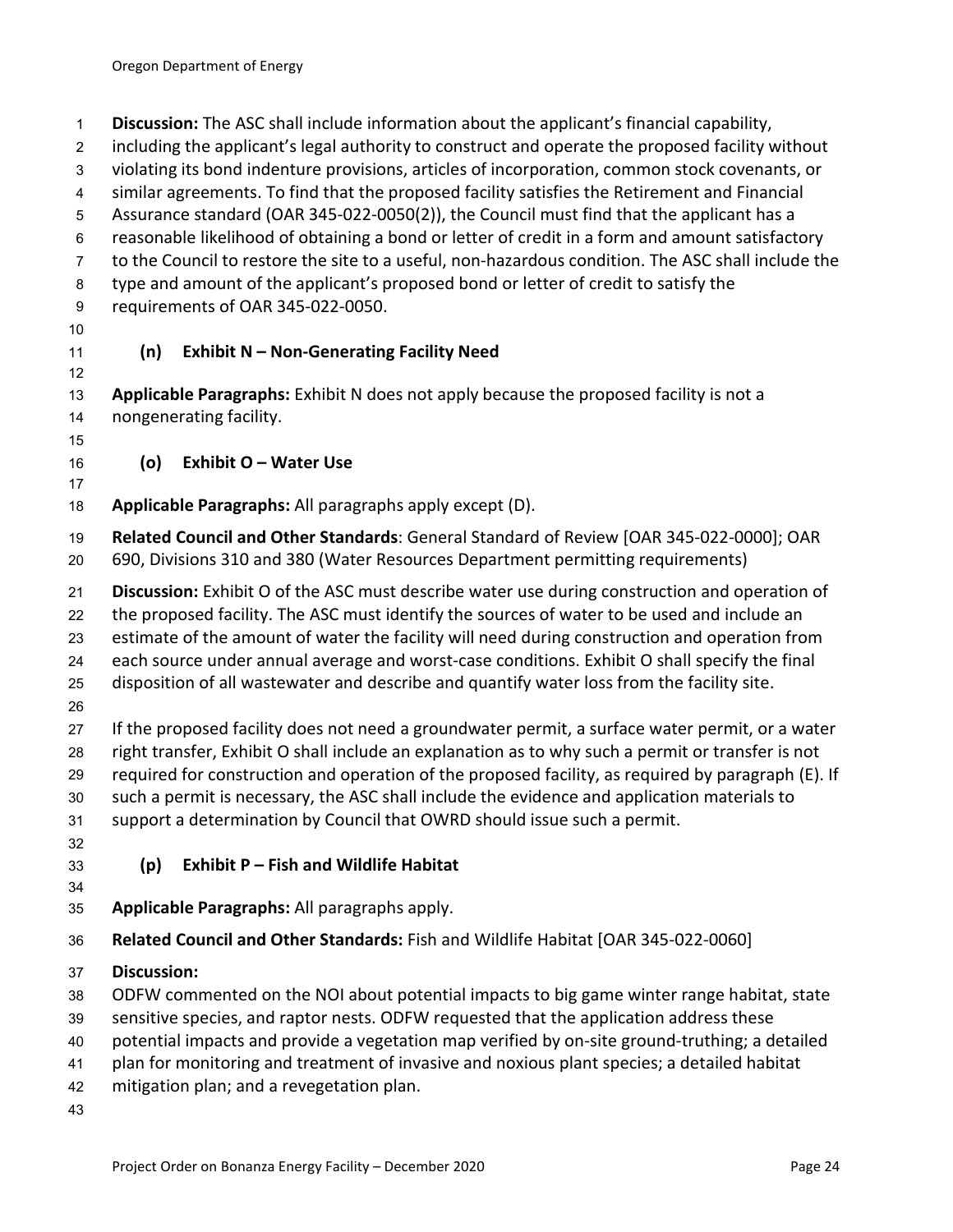- The applicant shall consult with ODFW in developing the ASC materials. Exhibit P shall include
- analysis of how the evidence provided supports a finding by the Council that the proposed
- facility meets the Council's Fish and Wildlife Habitat standard. OAR 345-021-0010(1)(p)
- provides that Exhibit P must include a description of biological and botanical surveys performed
- that support the information in this exhibit, including a discussion of the timing and scope of
- each survey. Exhibit P must also provide baseline surveys of all state sensitive species that may
- be present in the analysis area performed according to a protocol approved by the Department
- and ODFW.
- 

Oregon Fish and Wildlife Habitat Mitigation Policy (OAR Chapter 635, Division 415) classifies six

- habitat categories and establishes a mitigation goal for each category. The applicant must
- identify the appropriate habitat category for all areas affected by the proposed facility and
- provide the basis for each category designation. The habitat classification is subject to the
- Department and ODFW review. A map showing the different habitat categories is required
- under sub-paragraph (C) of OAR 345-021-0010(1)(p), and inclusion of vegetation classes within
- the map is recommended. The map must be of sufficient scale to show details. Exhibit P must include tables depicting the estimated temporary and permanent impacts, broken down by
- habitat categories and subtype.
- 

The applicant must show how it would comply with the habitat mitigation goals and standards

- by appropriate monitoring and mitigation, including measures proposed by the applicant to
- avoid, reduce, or mitigate adverse impacts on habitat and state sensitive species. This
- information shall be incorporated into a proposed Revegetation and Noxious Weed Control
- Plan and a proposed Habitat Mitigation Plan (HMP) as attachments to Exhibit P. Exhibit P and
- the HMP must clearly demonstrate how the applicant will provide mitigation, including
- compensatory mitigation, in accordance with the Council's standard. This includes identifying in
- the HMP the location of a specific habitat mitigation area that could be used to provide
- compensatory mitigation, as well as ecological uplift mitigation actions that could be
- implemented at the habitat mitigation area to provide the appropriate mitigation. The HMP
- shall include results of a desktop or field-level survey assessing the habitat categories of the
- habitat mitigation area. The HMP shall describe the mechanism, or mechanism options, for
- acquiring the legal right to maintain and enhance the habitat mitigation area. The HMP shall
- include draft success criteria for the proposed ecological uplift actions, and describe a process
- for evaluating monitoring and reference site locations, prior to construction. This information is required for the Department to find the application complete.
- 
- 

# **(q) Exhibit Q – Threatened and Endangered Species**

- 
- **Applicable Paragraphs:** All paragraphs apply.
- **Related Council and Other Standards:** Threatened and Endangered Species [OAR 345-022-
- 0070]
- **Discussion:** The ASC shall include a list of state-listed endangered and threatened species that
- have potential to occur in the analysis area. The applicant shall identify these species based on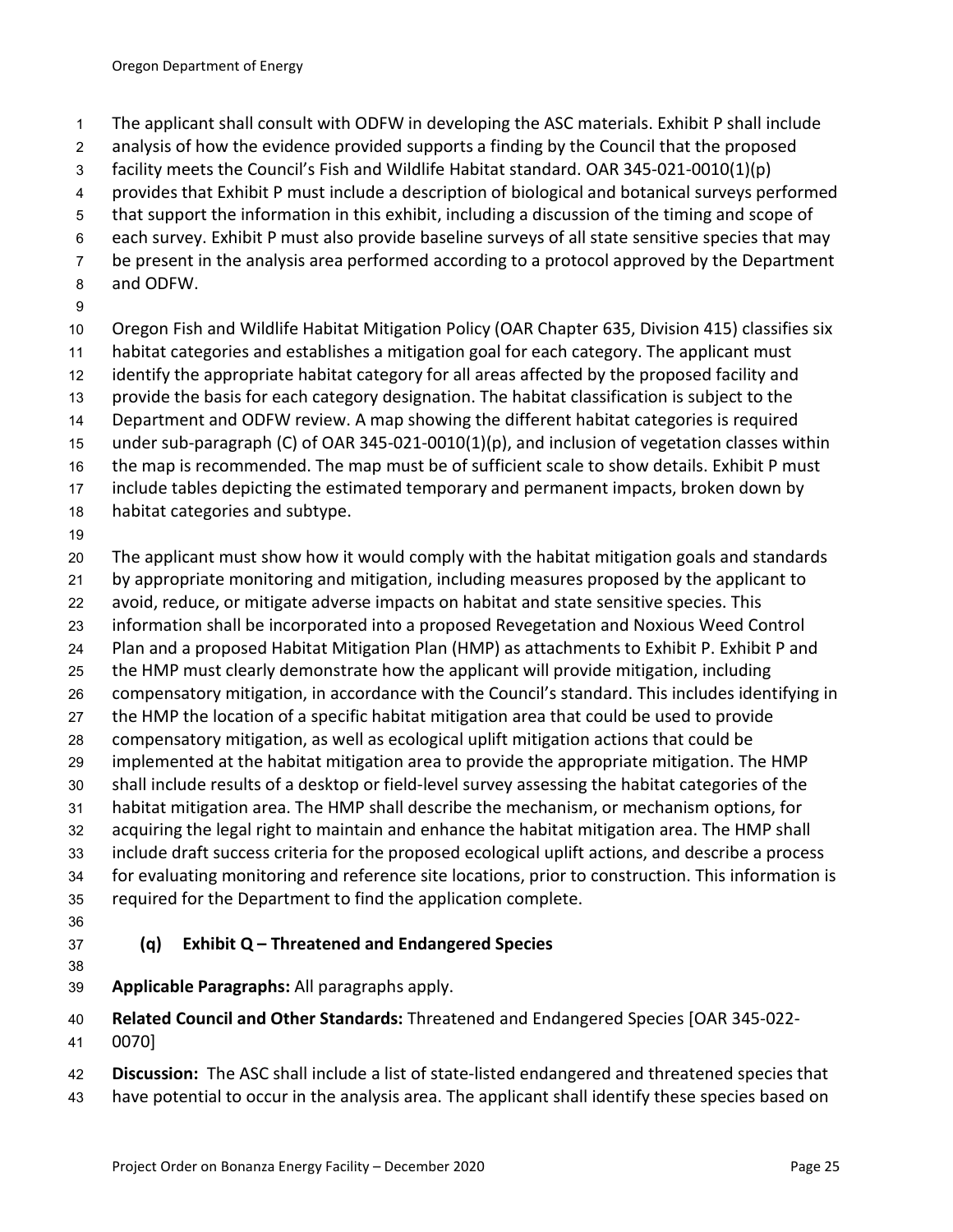- a review of literature, consultation with knowledgeable individuals, and reference to the list of
- species maintained by the Oregon Biodiversity Information Center.
- 

For state-listed threatened or endangered plant species, field surveys are required for any

- species that may occur within the analysis area and may potentially be impacted by the facility.
- The applicant shall consult with ODFW and Oregon Department of Agriculture Native Plant
- Conservation Program, if applicable, regarding field survey methods, appropriate survey
- seasons, qualifications of field survey personnel, and the information to be included in a field
- survey report.
- 

# **(r) Exhibit R – Scenic Resources**

**Applicable Paragraphs:** All paragraphs apply.

# **Related Council and Other Standards:** Scenic Resources [OAR 345-022-0080]

 **Discussion:** The ASC shall include an analysis of significant potential impacts of the proposed facility on scenic resources identified as significant or important in local land use plans, tribal land management plans and federal land management plans for any lands located within the analysis area. For the purposes of Exhibit R, "local" land use plans include state, county, and city planning documents or inventories. For any significant or important scenic resources identified in a local, tribal or federal land management plan, the applicant shall include in the ASC an evaluation of the proposed facility's consistency or compliance with any development or land use criteria included in the land management plan for the identified resource. The applicant shall also describe the measures it proposes to avoid, reduce, or otherwise mitigate any significant adverse impacts to these scenic resources. A visual impact assessment is required as part of Exhibit R; while no specific methodology is required by EFSC rule, the applicant must submit evidence adequate to demonstrate why the proposed facility is compliance with the Scenic Resources standard. Visual simulations or other visual representations are not required but can provide important evidence for use by the Department and Council in understanding the potential visual impact of the proposed facility to Scenic Resources.

# **(s) Exhibit S – Historic, Cultural and Archaeological Resources**

- **Applicable Paragraphs:** All paragraphs apply.3
- **Related Council and Other Standards:** Historic, Cultural, and Archaeological Resources [OAR 345-022-0090]
- **Discussion:** SHPO provided a comment on the NOI specific to historic, built resources. SHPO
- stated that there may be standing structures near the proposed facility, and requested that all
- standing structures be identified, and those that are over 50 years old be evaluated for
- eligibility for listing on the National Register of Historic Places.

<sup>&</sup>lt;sup>3</sup> Information concerning the location of archaeological sites or objects may be exempt from public disclosure under ORS 192.501(11). Specific location information about cultural resources should not be included in the text of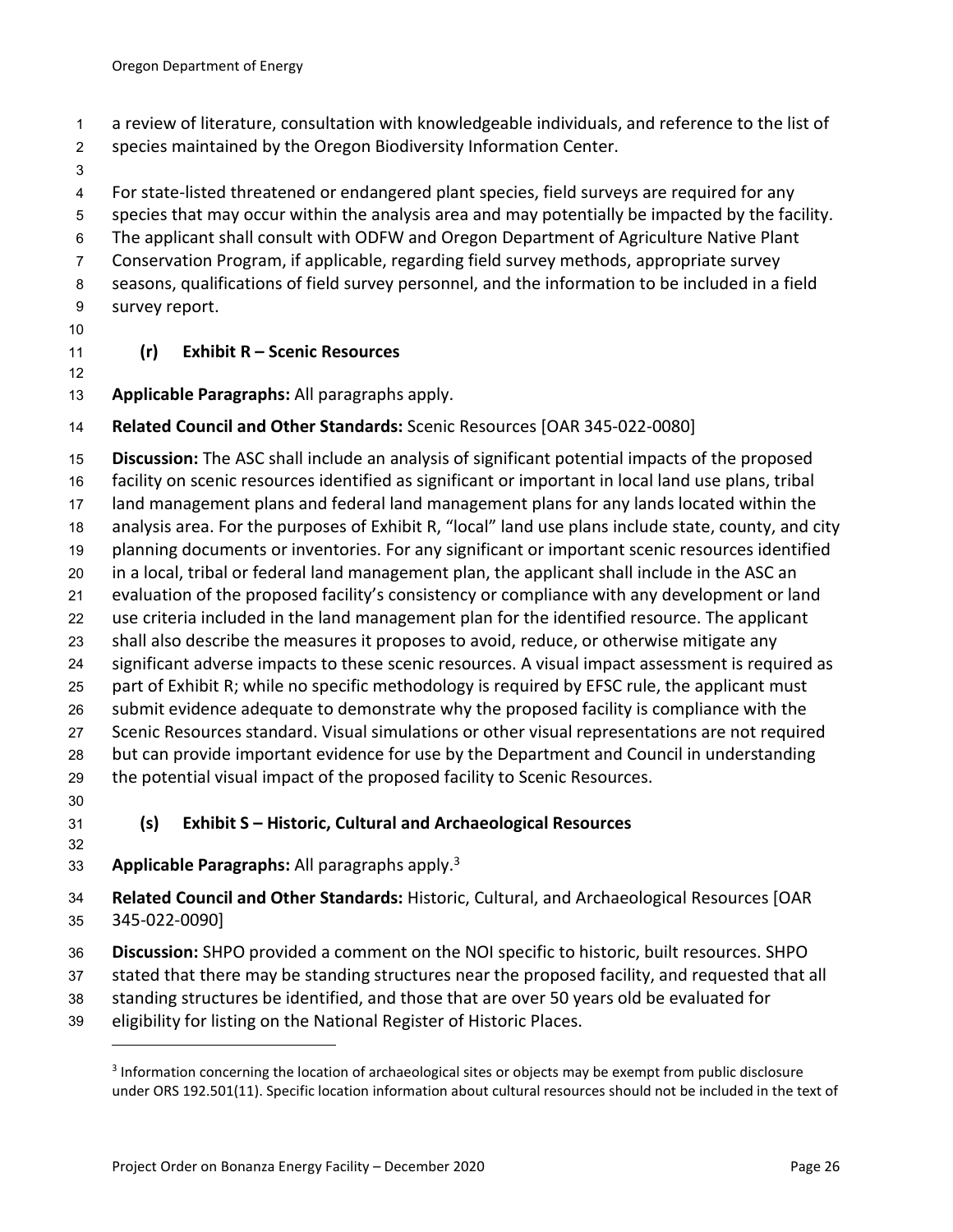significant adverse impacts anticipated and proposed mitigation measures. The applicant should work closely with the State Historic Preservation Office (SHPO) to understand the report formatting and submission requirements, and to receive guidance on any survey protocols. It is recommended that the applicant continue to discuss the proposed facility with the Klamath Tribes. The Confederated Tribes of Warm Springs and the Burns Paiute Tribe commented on the NOI that they defer to the Klamath Tribes for review of the proposed facility. As described in the Historic, Cultural, and Archaeological Resources standard at OAR 345-022- 0090(2), the Council may issue a site certificate for a facility that would produce power from solar energy without making the findings of the Historic, Cultural, and Archaeological Resources standard at OAR 345-022-0090(1), though the Council may apply the requirements of OAR 345- 022-0090(1) to impose conditions on a site certificate issued for such a facility. **(t) Exhibit T – Recreation Applicable Paragraphs:** All paragraphs apply. **Related Council and Other Standards:** Recreation [OAR 345-022-0100] **Discussion:** The ASC shall analyze the importance of recreational opportunities in the analysis area using the factors listed in OAR 345-022-0100(1), discuss any significant potential adverse impacts to important recreational opportunities, and describe measures proposed to avoid, minimize or mitigate those impacts. Please list all recreational opportunities in the analysis area and provide the applicant's analysis of whether those recreational opportunities are considered "important" or not. As described under the Protected Areas standard section above, please note that compliance with the DEQ noise rules (Exhibit X) does not correlate to compliance with the noise assessment considered in the Recreation standard. Particularly, while construction noise is exempt from the DEQ noise rules, construction noise must be considered under the Recreation standard. However, information developed to demonstrate compliance with the DEQ noise rules (such as noise modeling) can be used in the assessment under the Recreation standard. A visual impact assessment is required as part of Exhibit T; while no specific methodology is required by EFSC rule, the applicant must submit evidence adequate to demonstrate how the proposed facility would comply with the Recreation standard. Visual simulations or other visual representations are not required but can provide important evidence for use by the Department and Council in understanding the potential visual impact of the proposed facility to important recreational opportunities. application for a site certificate. Such information, including archaeological survey reports, should be provided confidentially under separate cover in hard copy format only after consultation with the Department. Confidential material shall also be provided directly to SHPO, following guidance from the Department and SHPO. Please contact the Department to discuss current practices regarding treatment and submittal of confidential material.

 The ASC shall include the survey methodology, survey areas, and the results of all surveys conducted for historic, cultural, and archaeological resources, as well as an analysis of any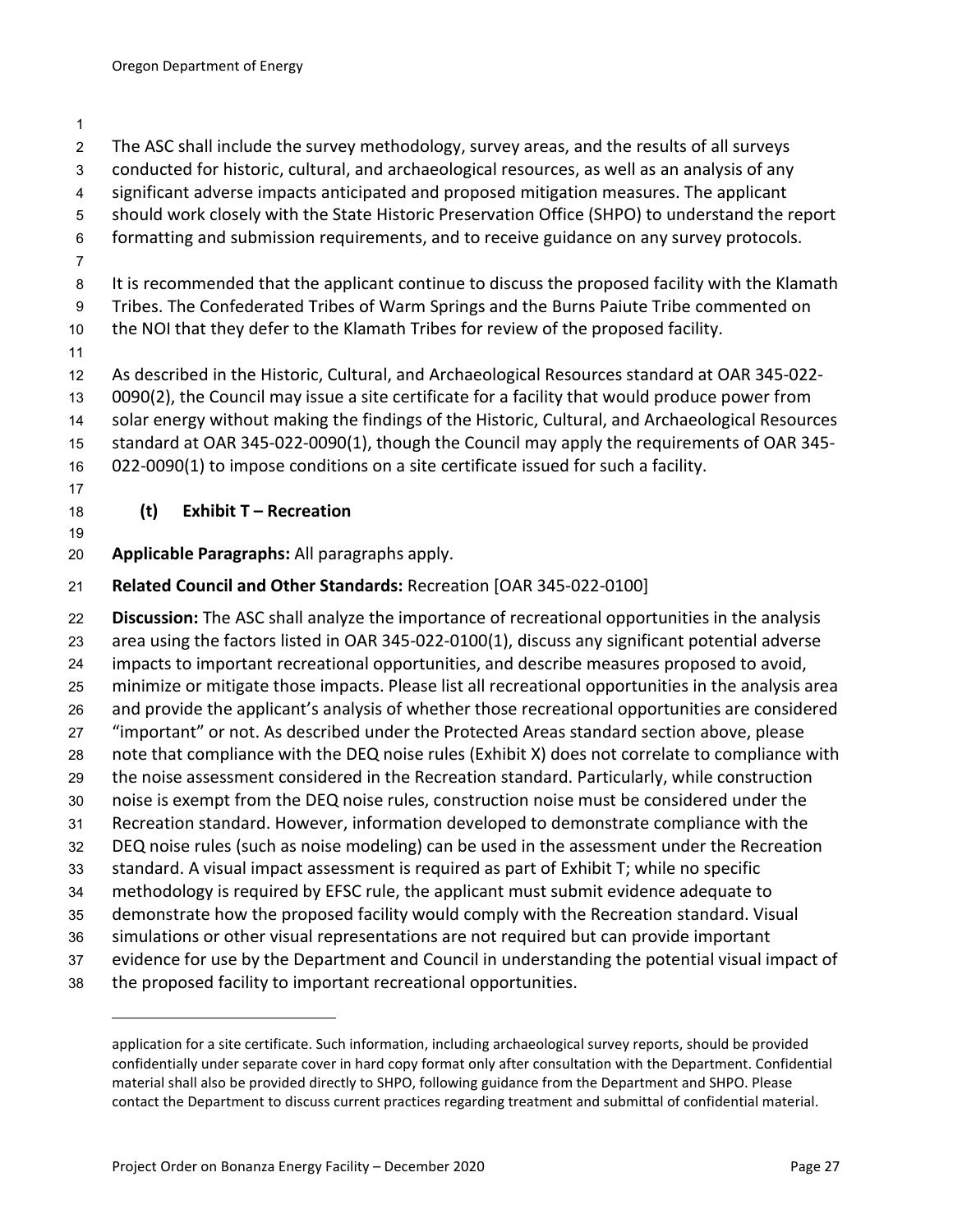## **(u) Exhibit U – Public Services**

**Applicable Paragraphs:** All paragraphs apply.

#### **Related Council and Other Standards:** Public Services [OAR 345-022-0110]

 **Discussion:** The ASC shall provide information related to the proposed facility's potential impacts to the ability of public and private providers within the analysis area to provide: sewers and sewage treatment, water, storm water drainage, solid waste management, housing, traffic safety, police and fire protection, health care and schools (OAR 345-022-0110). Applications for site certificate typically include letters from local public services providers, including local fire departments and police departments, to demonstrate that the proposed facility would not cause a significant adverse impact on the ability of those providers to provide their services, in accordance with the Public Services standard. It is recommended that letters obtained from public service providers include analysis indicating that their level of service would not be impacted. In other words, letters obtained from water service providers should include an evaluation of permit limits and historical demand to demonstrate that it can meet proposed facility needs. Letters from fire service providers should explain how resources used by the facility, in the event of a fire-related issue, would not impact their ability to provide fire emergency response, rather than a conclusory statement without supporting analysis demonstrating a clear understanding of the facility. The analysis should address potential impacts to the Langell Valley Irrigation District, Horsefly Irrigation District, and U.S. Bureau of Reclamation's ability to provide water within the analysis area. Please see the comments submitted by these entities on the NOI.

As described in the Public Services standard at OAR 345-022-0110(2), the Council may issue a

site certificate for a facility that would produce power from solar energy without making the

findings of the Public Services standard at OAR 345-022-0110(1), though the Council may apply

 the requirements of OAR 345-022-0110(1) to impose conditions on a site certificate issued for such a facility.

## **(v) Exhibit V – Solid Waste and Wastewater**

#### **Applicable Paragraphs:** All paragraphs apply

- **Related Council and Other Standards:** Waste Minimization [OAR 345-022-0120]; Public Services [OAR 345-022-0110]
- **Discussion:** To support a finding by the Council as required by OAR 345-022-0120, the ASC shall
- provide information about the applicant's plans to minimize the generation of solid waste and
- wastewater in the construction and operation of the facility, and to recycle or reuse solid waste
- and wastewater. Information in Exhibit V may be incorporated by reference in Exhibit U's
- discussion of impacts to solid waste and wastewater service providers.
-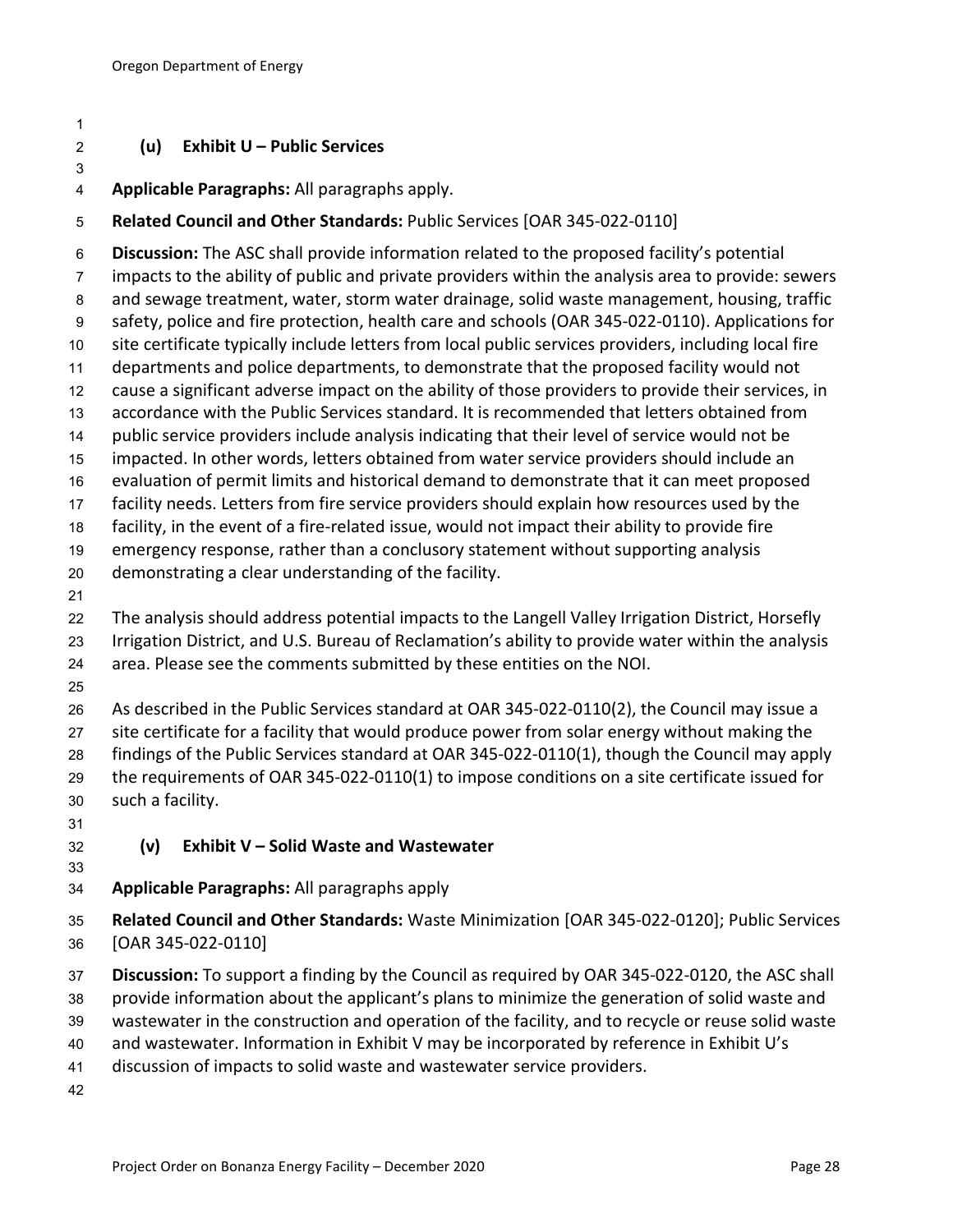As described in the Waste Minimization standard at OAR 345-022-0120(2), the Council may issue a site certificate for a facility that would produce power from solar energy without making the findings of the Waste Minimization standard at OAR 345-022-0120(1), though the Council may apply the requirements of OAR 345-022-0120(1) to impose conditions on a site certificate issued for such a facility.

## **(w) Exhibit W – Facility Retirement**

**Applicable Paragraphs:** All paragraphs apply.

**Related Council and Other Standards:** Retirement and Financial Assurance [OAR 345-022-0050]

**Discussion:** The ASC shall provide an estimate of the total and unit retirement costs per task

and actions necessary for facility decommissioning, including a detailed explanation,

assumptions, and justification of the methodology it uses to estimate site restoration costs. The

Council's Retirement and Financial Assurance standard requires evidence that the amount

estimated for facility decommissioning is sufficient for restoration of the site to a useful,

nonhazardous condition. If the applicant would like to reserve the option to construct the

facility in phases, to the extent possible the applicant should provide sufficient cost estimating

detail to enable the bond or letter of credit amount to be adjusted based on phase.

# **(x) Exhibit X – Noise**

# **Applicable Paragraphs:** All paragraphs apply.

 **Related Council and Other Standards:** General Standard of Review [OAR 345-022-0000]; DEQ Noise Control Regulations [ORS 467.020 and ORS 467.030; OAR 340, Division 35]

 **Discussion:** The ASC shall contain a noise analysis and information to support a Council finding that the proposed facility would comply with applicable DEQ noise control standards in OAR 340-035-0035. The applicant shall include ambient noise monitoring results to support the evaluation of compliance with the ambient antidegradation standard. The number of ambient monitoring sites shall be sufficient to reasonably represent the ambient noise conditions at noise sensitive receptor locations in closest proximity to the proposed site. Ambient noise monitoring shall also be conducted to determine ambient conditions at noise sensitive receptor locations in closest proximity to the proposed 500 kV transmission line. The analysis shall evaluate maximum noise levels from all noise-generating equipment during construction and operation. Operational noise shall be evaluated from both stationary sources (e.g. substation transformers, inverters/transformer units, battery storage system HVAC and inverters) and corona noise from the transmission line.

# **(y) Exhibit Y – Carbon Dioxide Emissions**

 **Applicable Paragraphs:** Exhibit Y does not apply because the proposed facility is not a base load gas plant, a non-base load power plant, or a non-generating energy facility that emits carbon dioxide.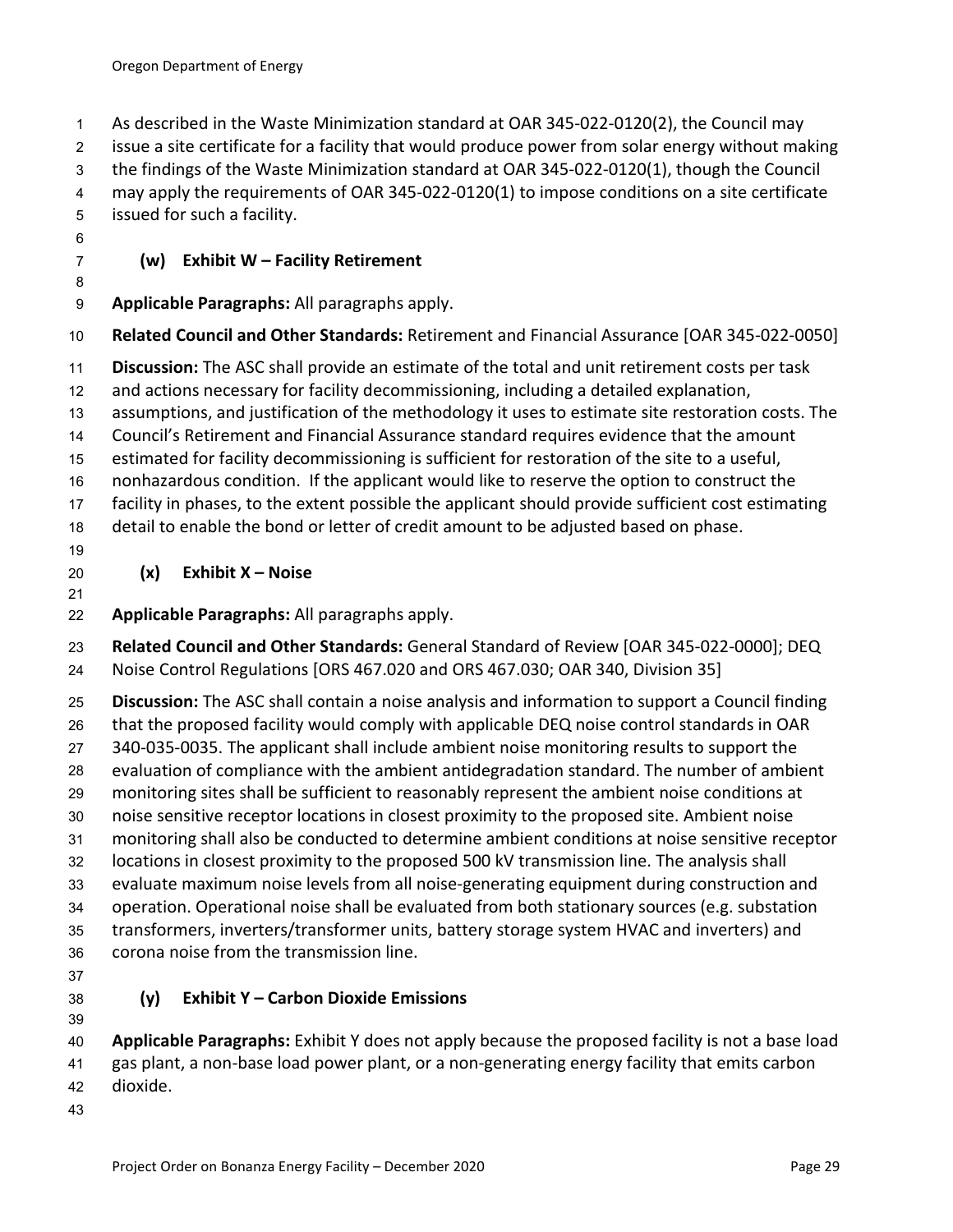| 1<br>2                     | (z)<br><b>Exhibit Z - Cooling Tower Impacts</b>                                                                                                                                                                                                                                                                                                                                                                                                                                                           |
|----------------------------|-----------------------------------------------------------------------------------------------------------------------------------------------------------------------------------------------------------------------------------------------------------------------------------------------------------------------------------------------------------------------------------------------------------------------------------------------------------------------------------------------------------|
| 3<br>4<br>5                | Applicable Paragraphs: Exhibit Z does not apply because the proposed facility would not<br>include an evaporative cooling tower.                                                                                                                                                                                                                                                                                                                                                                          |
| 6<br>7                     | (aa) Exhibit AA - Electric and Magnetic Fields                                                                                                                                                                                                                                                                                                                                                                                                                                                            |
| 8                          | Applicable Paragraphs: All paragraphs apply.                                                                                                                                                                                                                                                                                                                                                                                                                                                              |
| 9                          | Related Council and Other Standards: General Standard of Review [OAR 345-022-0000]                                                                                                                                                                                                                                                                                                                                                                                                                        |
| 10<br>11<br>12             | Discussion: As the proposed facility would have a transmission line as a related and supporting<br>facility, the provisions of Exhibit AA apply.                                                                                                                                                                                                                                                                                                                                                          |
| 13<br>14                   | (bb) Exhibit BB - Other Information                                                                                                                                                                                                                                                                                                                                                                                                                                                                       |
| 15                         | Related Council Standard: General Standard of Review [OAR 345-022-0000]                                                                                                                                                                                                                                                                                                                                                                                                                                   |
| 16<br>17                   | Discussion: Include information in Exhibit BB related to the following:                                                                                                                                                                                                                                                                                                                                                                                                                                   |
| 18<br>19<br>20<br>21       | Compliance with the ODFW Fish Passage rules will be included in and governed by the site<br>certificate. Provide evidence in this exhibit of the facility's compliance with the applicable Fish<br>Passage rules at OAR Chapter 635, Division 412.                                                                                                                                                                                                                                                        |
| 22<br>23                   | (cc) Exhibit CC - Other Law                                                                                                                                                                                                                                                                                                                                                                                                                                                                               |
| 24                         | Related Council Standard: General Standard of Review [OAR 345-022-0000]                                                                                                                                                                                                                                                                                                                                                                                                                                   |
| 25<br>26                   | All requirements apply.                                                                                                                                                                                                                                                                                                                                                                                                                                                                                   |
| 27<br>28                   | (dd) Exhibit DD - Specific Standards                                                                                                                                                                                                                                                                                                                                                                                                                                                                      |
| 29                         | Applicable Paragraphs: Paragraph (C) applies.                                                                                                                                                                                                                                                                                                                                                                                                                                                             |
| 30<br>31                   | Related Council and Other Standards: Specific Standards for Transmission Lines [OAR 345-024-<br>0090]                                                                                                                                                                                                                                                                                                                                                                                                     |
| 32<br>33<br>34<br>35       | The Council applies specific standards for transmission lines under its jurisdiction in OAR 345-<br>024-0090. The applicant should provide analysis regarding compliance with OAR 345-024-0090<br>in Exhibit DD or refer to Exhibit AA as appropriate.                                                                                                                                                                                                                                                    |
| 36<br>37                   | IV. ANALYSIS AREAS FOR THE PROPOSED FACILITY                                                                                                                                                                                                                                                                                                                                                                                                                                                              |
| 38<br>39<br>40<br>41<br>42 | The analysis areas are the areas that the applicant must study for potential impacts from the<br>construction and operation of the proposed facility. Some of the analysis areas described in this<br>Project Order do not limit the applicant's responsibility to assess the potential impacts of the<br>facility. They are the areas in which significant adverse impacts from the proposed facility are<br>likely to occur. Please Note: If significant impacts associated with the applicable Council |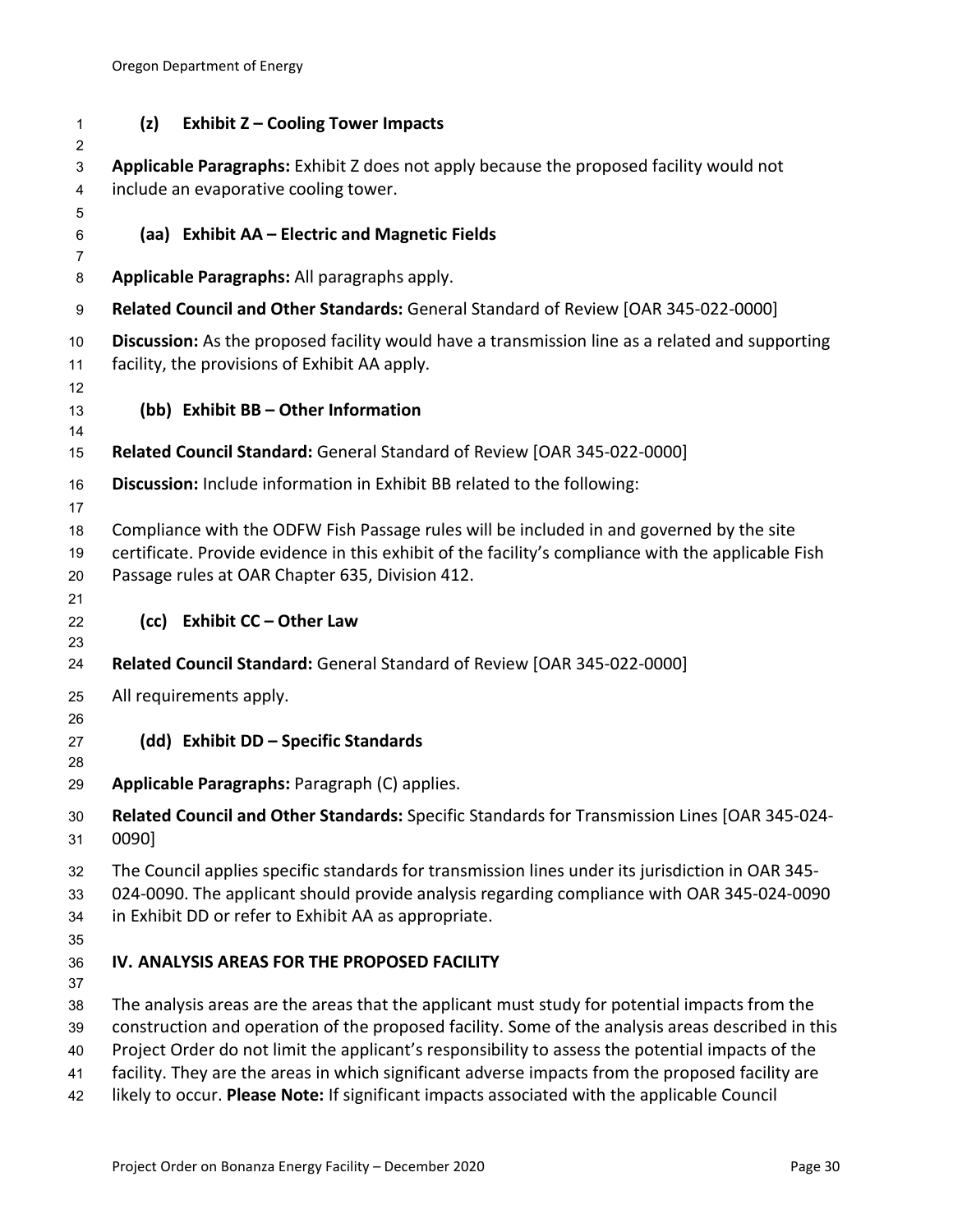- 1 standards<sup>4</sup> could occur beyond the analysis areas described here, then the applicant must
- 2 assess those impacts in the ASC and show how the facility would comply with the applicable
- 3 standard with regard to the larger area where impacts could occur.
- 4
- 5 For all potential impacts, the analysis area includes all the area within the site boundary, as
- 6 defined in OAR 345-001-0010(59) as well as any additional distances beyond the site boundary
- 7 described in Table 3, *Analysis Areas* below. The ASC must specifically describe the site boundary
- 8 and provide a map showing the proposed site boundary, including all related and supporting
- 9 facilities. The minimum required analysis areas are presented in Table 3, *Analysis Areas*. Please
- 10 note that the analysis area for Public Services impacts must include Klamath Falls, given that
- 11 the NOI indicates that several public services may be needed from Klamath Falls, including
- 12 housing, traffic safety, police protection, and health care.
- 13

| <b>Affected Standard</b><br>or Resource               | <b>Exhibit</b> | <b>Analysis Area</b>                                                                                                                                                                                                                                                                                                                                                             |
|-------------------------------------------------------|----------------|----------------------------------------------------------------------------------------------------------------------------------------------------------------------------------------------------------------------------------------------------------------------------------------------------------------------------------------------------------------------------------|
| <b>Structural Standard</b>                            | Exh. H         | The area within the site boundary, notwithstanding the distances<br>related to an assessment of seismic hazards required by OAR 345-021-<br>0010(1)(h) and any additions to the analysis area as determined<br>through applicant consultation with DOGAMI.                                                                                                                       |
| Soil Protection                                       | Exh. I         | The area within the site boundary.                                                                                                                                                                                                                                                                                                                                               |
| Wetlands                                              | Exh. J         | The area within the site boundary.                                                                                                                                                                                                                                                                                                                                               |
| Land Use                                              | Exh. K         | The area within and extending 0.5 mile from the site boundary.                                                                                                                                                                                                                                                                                                                   |
| <b>Protected Areas</b>                                | Exh. L         | The area within and extending 20 miles from the site boundary.                                                                                                                                                                                                                                                                                                                   |
| <b>Fish and Wildlife</b><br>Habitat                   | Exh. P         | The area within and extending 0.5 mile from the site boundary.                                                                                                                                                                                                                                                                                                                   |
| Threatened and<br>Endangered<br>Species               | Exh. Q         | The area within and extending 5 miles from the site boundary.                                                                                                                                                                                                                                                                                                                    |
| <b>Scenic Resources</b>                               | Exh. R         | The area within and extending 10 miles from the site boundary.                                                                                                                                                                                                                                                                                                                   |
| Historic, Cultural<br>and Archaeological<br>Resources | Exh. S         | The area within the site boundary. If aboveground resources,<br>including Traditional Cultural Properties or Historic Properties of<br>Religions and Cultural Significance to Indian Tribes, were identified<br>within 1-mile of the site boundary during the desktop review, the<br>analysis area shall include the area within and extending 1-mile from<br>the site boundary. |
| Recreation                                            | Exh. T         | The area within and extending 5 miles from the site boundary.                                                                                                                                                                                                                                                                                                                    |
| <b>Public Services</b>                                | Exh. U         | The area within and extending 10 miles from the site boundary, as<br>well as the area extending 20 miles from the closest portion of the<br>site boundary to Klamath Falls.                                                                                                                                                                                                      |
| Noise Control<br>Regulation                           | Exh. X         | The area within and extending 1-mile from the site boundary.                                                                                                                                                                                                                                                                                                                     |

#### **Table 3: Analysis Areas**

<sup>4</sup> OAR 345-022-0080 - Scenic Resources, OAR 345-022-0100 – Recreation, and OAR 345-022-0110 - Public Services directly reference the analysis area as described in the Project Order.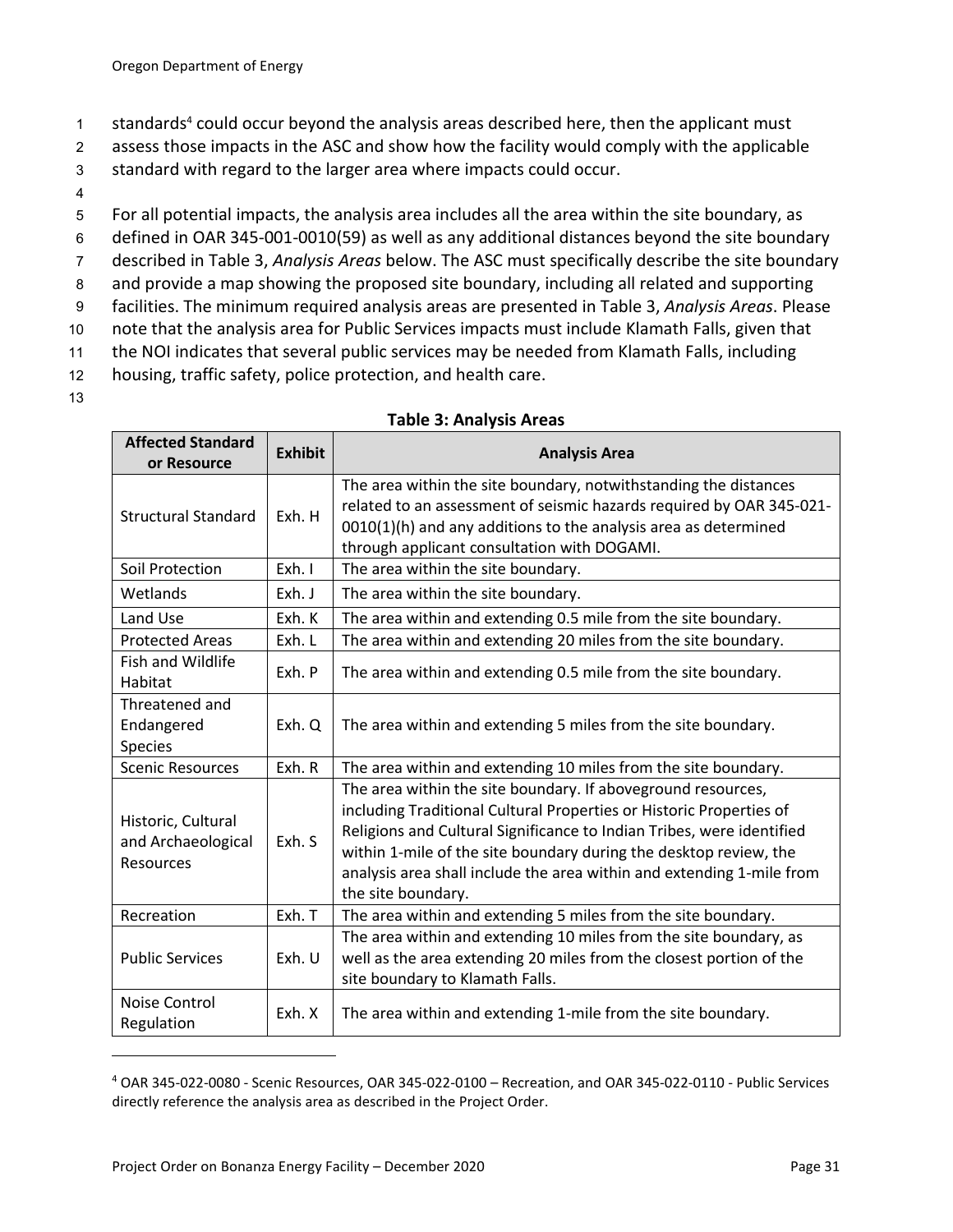|  |  |  |  | <b>Table 3: Analysis Areas</b> |
|--|--|--|--|--------------------------------|
|--|--|--|--|--------------------------------|

|                       | <b>Affected Standard</b><br>or Resource                                                                                                                                                                                                                                                                                                                                                                                                                                                                                                                                                                                                                                                                        | <b>Exhibit</b>                                                                             | <b>Analysis Area</b>                                                                                                                                                                          |  |
|-----------------------|----------------------------------------------------------------------------------------------------------------------------------------------------------------------------------------------------------------------------------------------------------------------------------------------------------------------------------------------------------------------------------------------------------------------------------------------------------------------------------------------------------------------------------------------------------------------------------------------------------------------------------------------------------------------------------------------------------------|--------------------------------------------------------------------------------------------|-----------------------------------------------------------------------------------------------------------------------------------------------------------------------------------------------|--|
|                       | Notes:<br>1. The applicant should note that analysis areas defined in this Project Order are to be used for the<br>assessment of impacts to the associated resource. The applicant is not required to perform comprehensive<br>field surveys of the entire analysis area if another method of impact assessment is suitable. However, the<br>Department reserves the right to require field surveys if it is determined that a different method of analysis<br>is insufficient to provide the level of information necessary to find the application complete. It is<br>recommended that the Department be consulted if the applicant wishes to propose alternative methods of<br>analysis than field surveys. |                                                                                            |                                                                                                                                                                                               |  |
| 1<br>$\overline{2}$   | V. COMMENTS ON THE NOTICE OF INTENT                                                                                                                                                                                                                                                                                                                                                                                                                                                                                                                                                                                                                                                                            |                                                                                            |                                                                                                                                                                                               |  |
| 3<br>4                |                                                                                                                                                                                                                                                                                                                                                                                                                                                                                                                                                                                                                                                                                                                |                                                                                            | The Department received 7 verbal comments from members of the public at the October 13,                                                                                                       |  |
| 5                     |                                                                                                                                                                                                                                                                                                                                                                                                                                                                                                                                                                                                                                                                                                                |                                                                                            | 2020 NOI informational meeting. In addition, during the course of the comment period, the                                                                                                     |  |
| 6                     |                                                                                                                                                                                                                                                                                                                                                                                                                                                                                                                                                                                                                                                                                                                |                                                                                            | Department received 18 comments from government entities, 6 comments from stakeholder                                                                                                         |  |
| 7                     |                                                                                                                                                                                                                                                                                                                                                                                                                                                                                                                                                                                                                                                                                                                |                                                                                            | groups, and 89 comments from members of the public. These comments were provided under                                                                                                        |  |
| 8<br>$\boldsymbol{9}$ |                                                                                                                                                                                                                                                                                                                                                                                                                                                                                                                                                                                                                                                                                                                |                                                                                            | separate cover to the applicant and are incorporated by reference in this order. Within each<br>applicable exhibit of the ASC, the applicant shall address those concerns raised by reviewing |  |
| 10                    |                                                                                                                                                                                                                                                                                                                                                                                                                                                                                                                                                                                                                                                                                                                |                                                                                            | agencies that are within the jurisdiction of the Council.                                                                                                                                     |  |
| 11                    |                                                                                                                                                                                                                                                                                                                                                                                                                                                                                                                                                                                                                                                                                                                |                                                                                            |                                                                                                                                                                                               |  |
| 12                    | VI. EXPIRATION DATE OF THE NOTICE OF INTENT                                                                                                                                                                                                                                                                                                                                                                                                                                                                                                                                                                                                                                                                    |                                                                                            |                                                                                                                                                                                               |  |
| 13                    |                                                                                                                                                                                                                                                                                                                                                                                                                                                                                                                                                                                                                                                                                                                |                                                                                            |                                                                                                                                                                                               |  |
| 14                    |                                                                                                                                                                                                                                                                                                                                                                                                                                                                                                                                                                                                                                                                                                                | In accordance with OAR 345-020-0060, the Bonanza Energy Facility NOI will expire two years |                                                                                                                                                                                               |  |
| 15                    |                                                                                                                                                                                                                                                                                                                                                                                                                                                                                                                                                                                                                                                                                                                |                                                                                            | after the date of submittal, on August 7, 2022, unless the applicant submits a petition to<br>Council to extend the expiration date. Such a petition must be submitted no less than 45 days   |  |
| 16<br>17              |                                                                                                                                                                                                                                                                                                                                                                                                                                                                                                                                                                                                                                                                                                                |                                                                                            | before the NOI expiration date. If the Council finds that the extension petition shows good                                                                                                   |  |
| 18                    |                                                                                                                                                                                                                                                                                                                                                                                                                                                                                                                                                                                                                                                                                                                |                                                                                            | cause, it may extend the NOI expiration date by up to one year.                                                                                                                               |  |
| 19                    |                                                                                                                                                                                                                                                                                                                                                                                                                                                                                                                                                                                                                                                                                                                |                                                                                            |                                                                                                                                                                                               |  |
| 20                    |                                                                                                                                                                                                                                                                                                                                                                                                                                                                                                                                                                                                                                                                                                                |                                                                                            | VII. PROJECT ORDER AMENDMENT AND APPLICATION COMPLETENESS                                                                                                                                     |  |
| 21                    |                                                                                                                                                                                                                                                                                                                                                                                                                                                                                                                                                                                                                                                                                                                |                                                                                            |                                                                                                                                                                                               |  |
| 22                    |                                                                                                                                                                                                                                                                                                                                                                                                                                                                                                                                                                                                                                                                                                                |                                                                                            | The Council or the Department may amend this Project Order at any time [OAR 345-015-                                                                                                          |  |
| 23                    |                                                                                                                                                                                                                                                                                                                                                                                                                                                                                                                                                                                                                                                                                                                |                                                                                            | 0160(3)]. Amendment may include changes to the analysis areas. To issue a site certificate, the                                                                                               |  |
| 24                    |                                                                                                                                                                                                                                                                                                                                                                                                                                                                                                                                                                                                                                                                                                                |                                                                                            | Council must determine that the proposed facility complies with Oregon statutes and                                                                                                           |  |
| 25                    |                                                                                                                                                                                                                                                                                                                                                                                                                                                                                                                                                                                                                                                                                                                |                                                                                            | administrative rules identified in the Project Order, as amended, as applicable to the issuance                                                                                               |  |
| 26                    |                                                                                                                                                                                                                                                                                                                                                                                                                                                                                                                                                                                                                                                                                                                |                                                                                            | of a site certificate for the proposed facility (ORS 469.503(3)).                                                                                                                             |  |
| 27<br>28              |                                                                                                                                                                                                                                                                                                                                                                                                                                                                                                                                                                                                                                                                                                                |                                                                                            | Under OAR 345-015-0190(5), when the Department determines the ASC contains adequate                                                                                                           |  |
| 29                    |                                                                                                                                                                                                                                                                                                                                                                                                                                                                                                                                                                                                                                                                                                                |                                                                                            | information for the Council to make findings or impose conditions on all applicable Council                                                                                                   |  |
| 30                    |                                                                                                                                                                                                                                                                                                                                                                                                                                                                                                                                                                                                                                                                                                                |                                                                                            | standards, the Department will issue a determination of completeness on the ASC. The                                                                                                          |  |
| 31                    |                                                                                                                                                                                                                                                                                                                                                                                                                                                                                                                                                                                                                                                                                                                |                                                                                            | Department may determine that the ASC is complete without requiring the applicant to submit                                                                                                   |  |
| 32                    |                                                                                                                                                                                                                                                                                                                                                                                                                                                                                                                                                                                                                                                                                                                |                                                                                            | all information described under OAR 345-021-0000 and -0010. In accordance with OAR 345-                                                                                                       |  |
| 33                    | 015-0190(9), after a determination that an ASC is complete, the Department may require                                                                                                                                                                                                                                                                                                                                                                                                                                                                                                                                                                                                                         |                                                                                            |                                                                                                                                                                                               |  |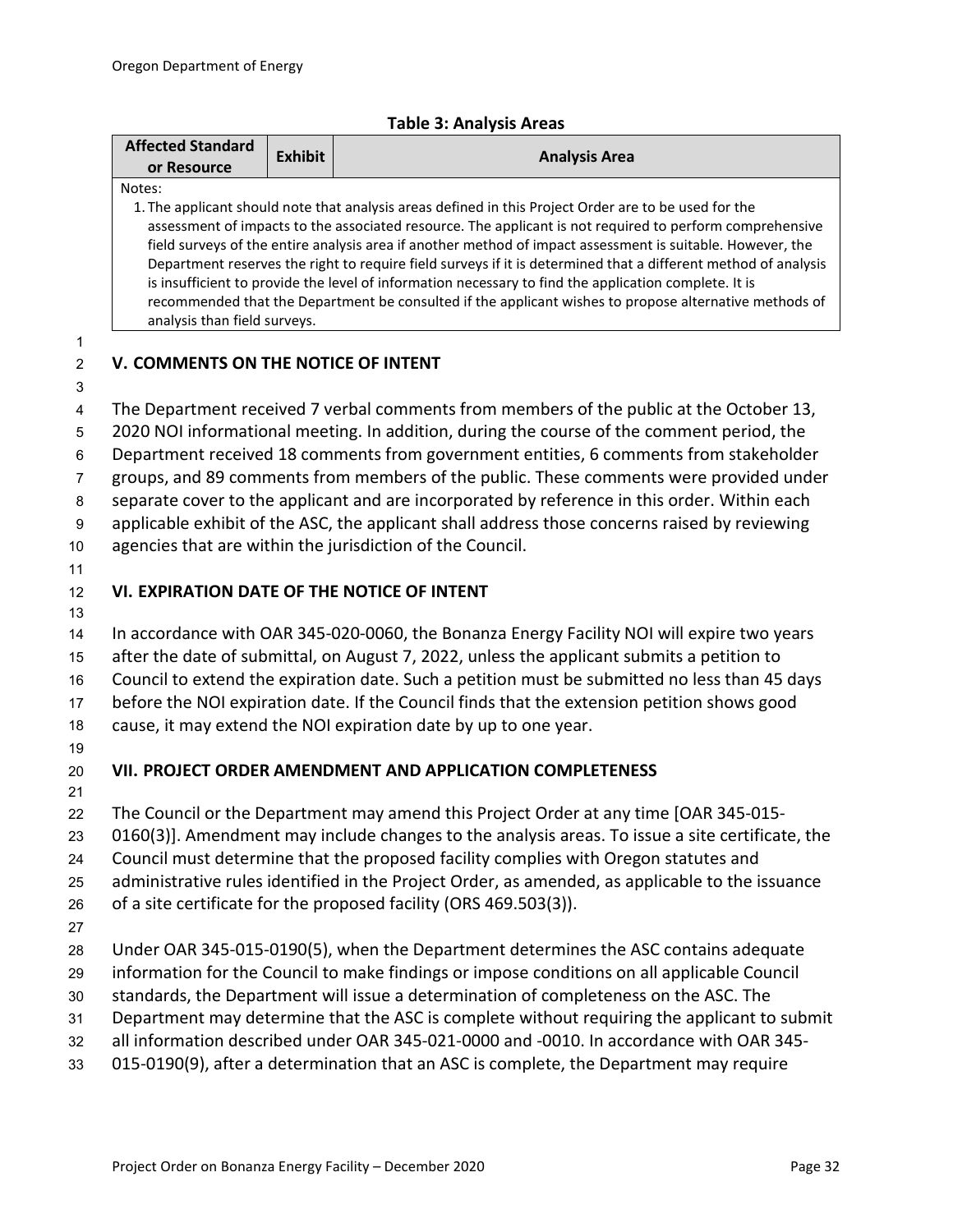- additional information from the applicant if the Department identifies a need for that
- information during its continued review of the ASC.
- 

# **VIII. APPLICABILITY AND DUTY TO COMPLY**

## Failure to include an applicable statute, rule, ordinance, permit or other requirement in this

- Project Order does not render that statute, rule, ordinance, permit or other requirement
- inapplicable, nor in any way relieve applicant from the duty to comply with the same.